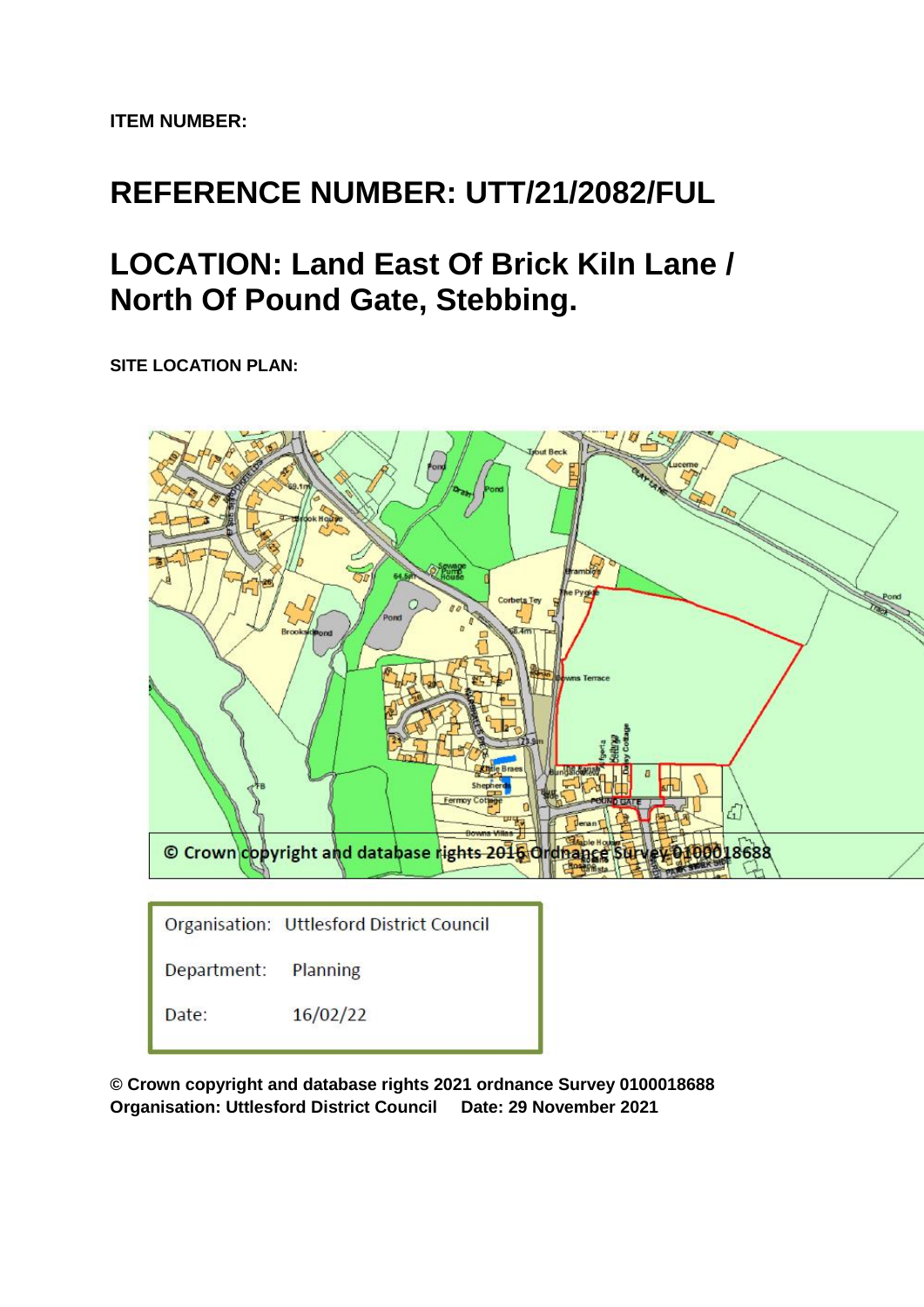**PROPOSAL: Proposed erection of 60 no. dwellings with associated parking, amenity space, vehicular access, public footpaths and new trees and hedgerow.**

**APPLICANT: Mrs L Eden c/o Richstone Procurement Ltd.**

**AGENT: Arcady Architects Ltd.**

**EXPIRY DATE: 05.10.2021 (extension of time agreed to 31.03.2022).**

**CASE OFFICER: Mr C Theobald.**

**NOTATION: Outside Development Limits.**

**1.0 RECOMMENDATION: APPROVAL SUBJECT TO CONDITIONS AND SECTION 106 AGREEMENT:**

**\_\_\_\_\_\_\_\_\_\_\_\_\_\_\_\_\_\_\_\_\_\_\_\_\_\_\_\_\_\_\_\_\_\_\_\_\_\_\_\_\_\_\_\_\_\_\_\_\_\_\_\_\_\_\_\_\_\_\_\_\_\_\_\_\_\_\_\_\_\_\_\_**

- **1.1 (1) The applicant be informed that the committee be minded to refuse planning permission for the reasons set out in paragraph (3) below unless by 16 April 2022 the freehold owner enters into a binding agreement to cover the matters set out below under Section 106 of the Town and Country Planning Act 1990, as amended by the Planning and Compensation Act 1991 in a form to be prepared by the Head of Legal Services, in which case he shall be authorised to conclude an agreement to secure the following:**
	- **Provision of 40% affordable housing**
	- **Management and maintenance of a SuDS drainage scheme**
	- **Management and maintenance of public open space**
	- **Provision of a Local Equipped Area for Play (LEAP) and arrangements for its management and maintenance**
	- **Education and library financial contributions**
	- **NHS healthcare financial contribution**
	- **Provision of travel Information pack**
	- **Bus service enhancement financial contribution towards public transport improvements relative to site**
	- **Provision of community bus for Stebbing Parish with five year maintenance**
	- **Hatfield Forest recreational mitigation strategy financial contribution**
	- **Pay the Council's reasonable legal costs**
	- **Pay the monitoring fee.**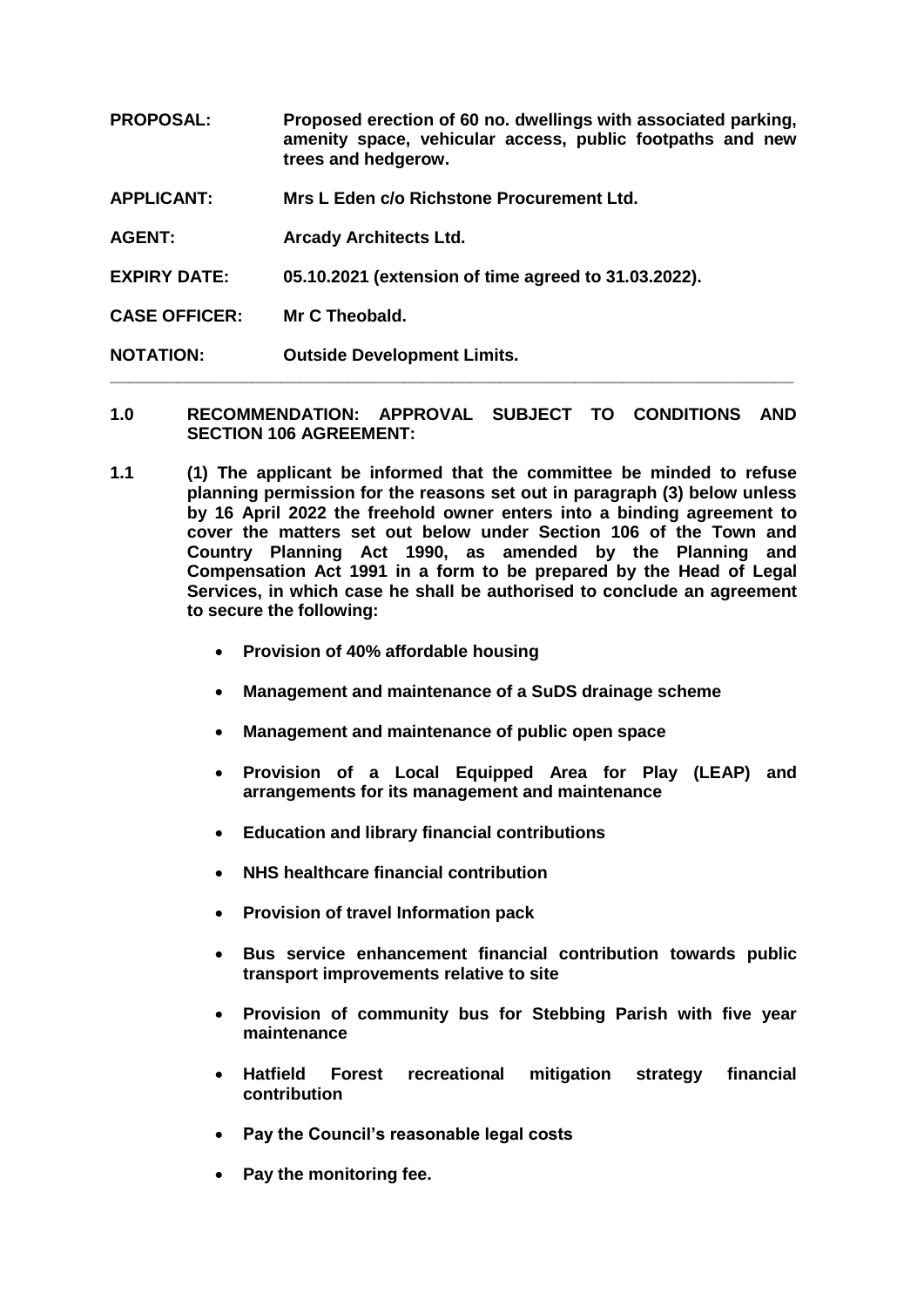**(2) In the event of such an agreement being made, the Assistant Director Planning shall be authorised to grant permission subject to the conditions set out below.** 

**(3) If the freehold owner shall fail to enter into such an agreement, the Assistant Director Planning shall be authorised to refuse permission at his discretion at any time thereafter for the following reasons:**

- **Failure to provide 40% affordable housing**
- **Failure to secure management and maintenance of a SuDS drainage scheme**
- **Failure to secure management and maintenance of public open space**
- **Failure to provide an equipped Local Equipped Area for Play (LEAP) and arrangements for its management and maintenance**
- **Failure to make education and library financial contributions**
- **Failure to make an NHS healthcare financial contribution**
- **Failure to provide a travel Information pack**
- **Failure to make a bus service enhancement financial contribution (relative to site) towards public transport improvements**
- **Failure to provide a community bus for Stebbing Parish with five year maintenance**
- **Failure to make a Hatfield Forest recreational mitigation strategy financial contribution**
- **Failure to pay the Council's reasonable legal costs**
- **Failure to pay the monitoring fee.**

## **1.2 Conditions:**

1. The development hereby permitted shall be begun before the expiration of three years from the date of this decision.

> REASON: To comply with the requirements of Section 91 of the Town and Country Planning Act 1990 as amended by Section 51 of the Planning and Compulsory Purchase Act 2004.

- 2. Prior to commencement of development, full details of both hard and soft landscape works shall be submitted to and approved in writing by the local planning authority. Subsequently, these works shall be carried out as approved. The landscaping details to be submitted shall include:
	- a) proposed finished levels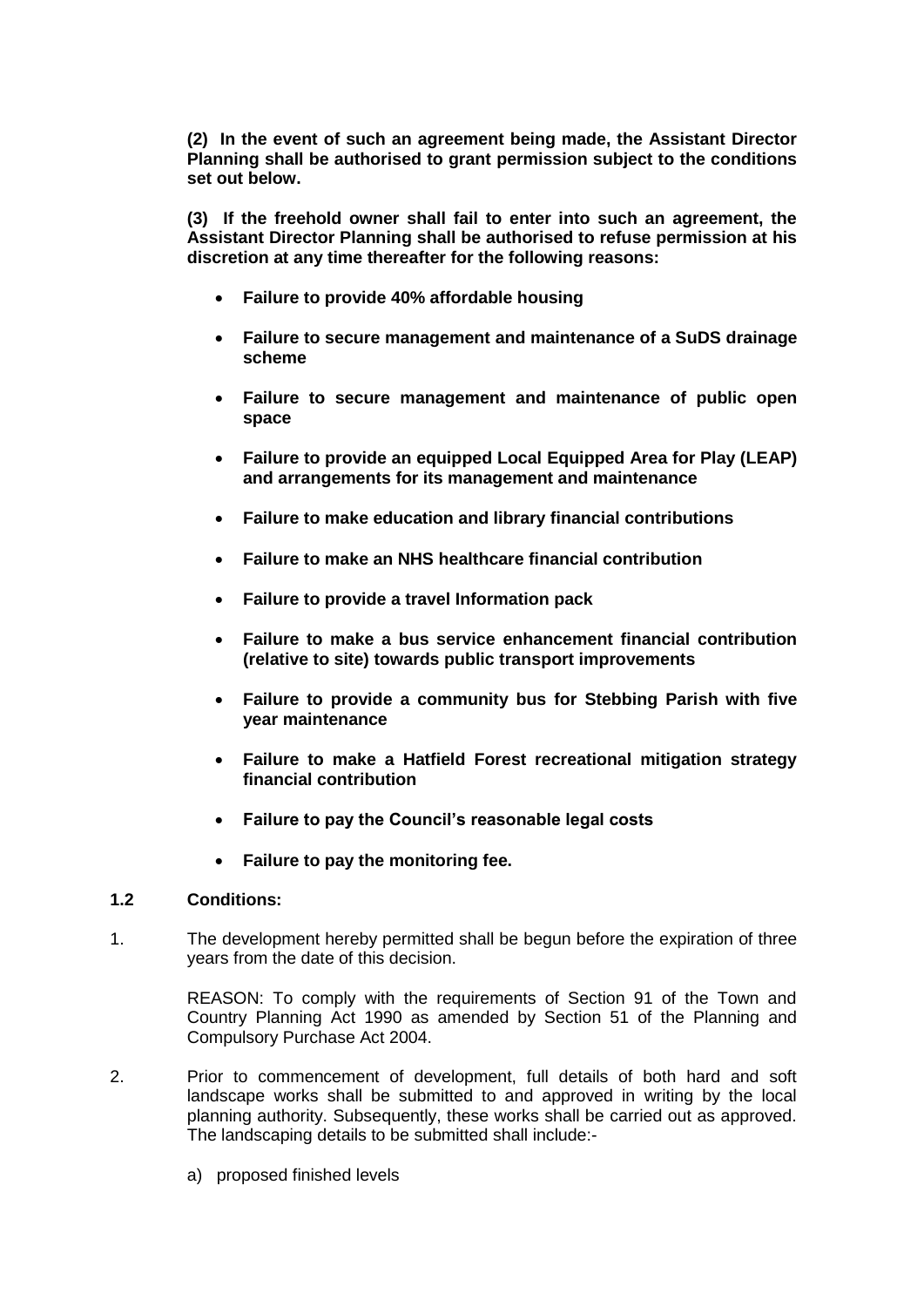- b) means of enclosure
- c) hard surfacing, other hard landscape features and materials
- d) existing trees, hedges or other soft features to be retained
- e) planting plans, including specifications of species, sizes, planting centres number and percentage mix
- f) details of planting or features to be provided to enhance the value of the development for biodiversity and wildlife
- g) details of siting and timing of all construction activities to avoid harm to all nature conservation features
- h) location of service runs
- i) management and maintenance details

REASON: The landscaping of this site is required in order to protect and enhance the existing visual character of the area and to reduce the visual and environmental impacts of the development hereby permitted in accordance with Policies ENV3, GEN2 and GEN7 of the Uttlesford Local Plan (adopted 2005).

Pre-commencement condition justification: To ensure that the development can be properly assimilated in time into the local landscape at this location to reduce its visual impacts.

3. All hard and soft landscape works shall be carried out in accordance with the approved details. All planting, seeding or turfing and soil preparation comprised in the above details of landscaping shall be carried out in the first planting and seeding seasons following the occupation of the buildings, the completion of the development, or in agreed phases whichever is the sooner, and any plants which within a period of five years from the completion of the development die, are removed or become seriously damaged or diseased shall be replaced in the next planting season with others of similar size and species, unless the local planning authority gives written consent to any variation. All landscape works shall be carried out in accordance with the guidance contained in British Standards, unless otherwise agreed in writing by the local planning authority.

> REASON: to ensure proper implementation of the agreed landscape details in the interest of the amenity value of the development in accordance with Policies ENV3, GEN2 and GEN7 of the Uttlesford Local Plan (adopted 2005).

4. Prior to commencement of development, details of the materials to be used in the external finishes of the dwellings as approved shall be submitted to and approved in writing by the local planning authority. The development shall be implemented in accordance with the approved details and shall be permanently maintained as such unless otherwise agreed in writing by the LPA.

> REASON: In the interests of preserving the visual amenities of the area in accordance with ULP Policy GEN2 of the Uttlesford Local Plan (adopted 2005).

> Pre-commencement condition implementation: To ensure that the resulting development has a satisfactory appearance.

5. Prior to commencement of development, a Stage 1/2 independent Road Safety Audit shall be undertaken for all highway works, including the access shown in principle on submitted drawing number 2011-505-278A and proposed bus stops on The Downs. Such designs shall be amended to the requirements of the safety audit and submitted to the highway authority for approval.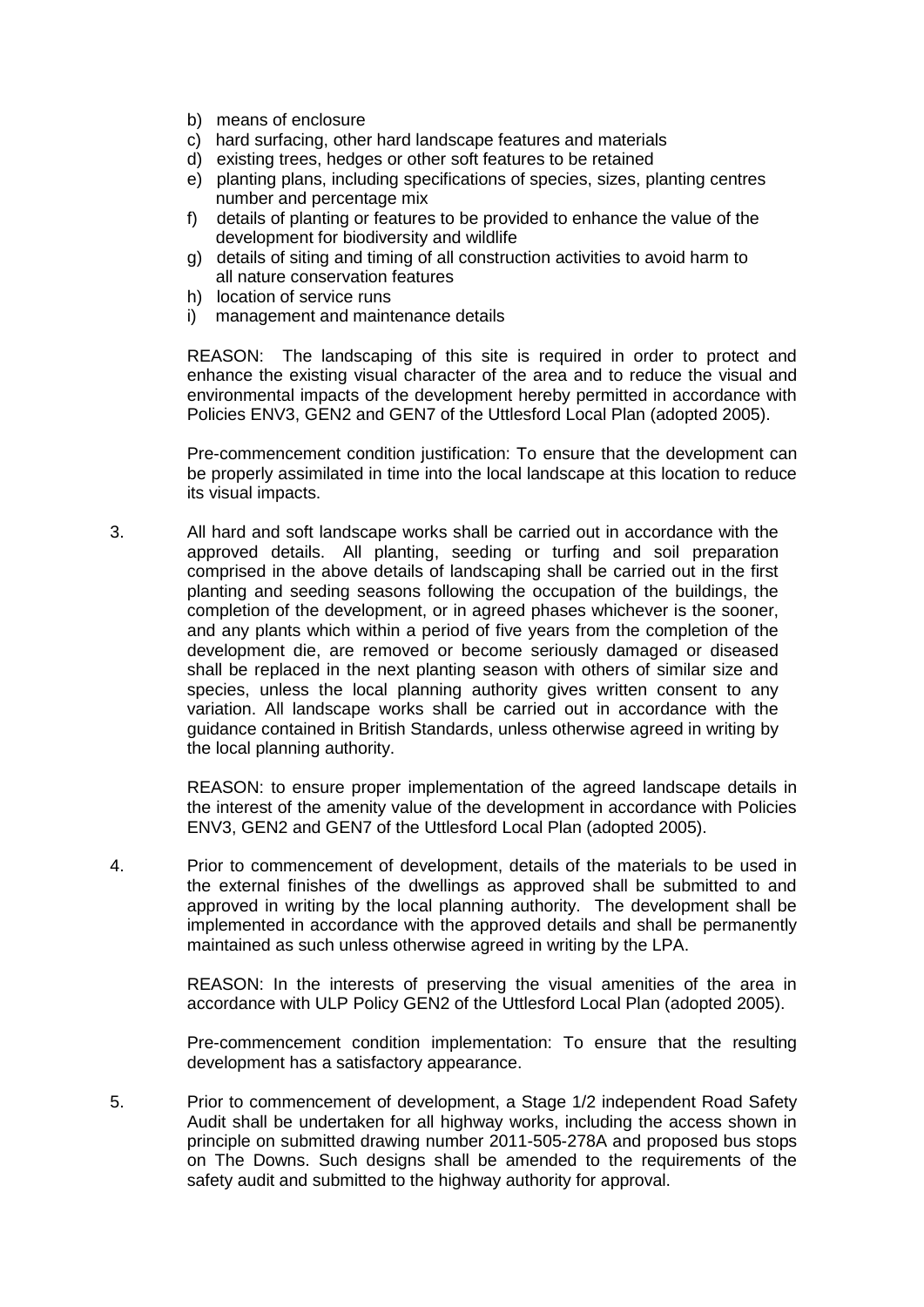REASON: To ensure that highway safe infrastructure is provided in the interest of highway safety in in accordance with Policy GEN1 of the Uttlesford Local Plan (adopted 2005).

Pre-commencement condition implementation: To ensure that the design and performance of the road infrastructure both within and off the site is in accordance with relevant highway standards.

6. Prior to occupation of the development, the approved access shown in principle on submitted drawing 2011-505-278A shall be provided, including necessary signing, road markings and lighting and clear to ground visibility splays which shall be retained free of any obstruction at all times thereafter.

> REASON: To ensure that vehicles can enter and leave the highway in a controlled manner in forward gear with adequate inter-visibility between vehicles using the access and those in the existing public highway in the interest of highway safety in accordance with Policy GEN1 of the Uttlesford Local Plan (adopted 2005).

> Pre-commencement condition implementation: To ensure that the design and performance of the road infrastructure both within and off the site is in accordance with relevant highway standards.

7. Prior to first occupation, provision shall be made for a vehicle activated sign (VAS) indicating speeds on The Downs/High Street, the exact position which shall be agreed in advance with the Highway Authority.

> REASON: In the interests of highway safety and amenity for pedestrians' safety in accordance with Policy GEN1 of the Uttlesford Local Plan (adopted 2005).

8. Prior to first occupation, two bus stops with associated drop kerb crossings shall be provided on The Downs in the vicinity of Pound Gate. The bus stops shall comprise (but shall not be limited to) the following facilities: shelters; seating; raised kerbs; bus stop markings; poles and flag type signs and timetable casings in accordance with details which shall be submitted to and approved in writing by the Local Planning Authority in consultation with ECC Highways Authority.

> REASON: In the interests of reducing the need to travel by car and promoting sustainable forms of development and transport in accordance with Policies GEN1 and GEN6 of the Uttlesford Local Plan (adopted 2005).

9. Prior to occupation, the permissive paths linking the proposed development to PROWs 46/42 to the north and 46/17 to the south and the two pedestrian links from the development shown in principle in drawing number 18/25/02 rev B shall be provided and retained thereafter.

> REASON: To provide pedestrian links for residents of the development in the interests of reducing the need to travel by car and promoting sustainable development and transport in accordance with Policies GEN1 and GEN6 of the Uttlesford Local Plan (adopted 2005).

10. A cycleway of minimum width 2.5m shall be provided to access onto Brick Kiln Lane and shall link to the proposed access road and private drive to the north and be retained thereafter.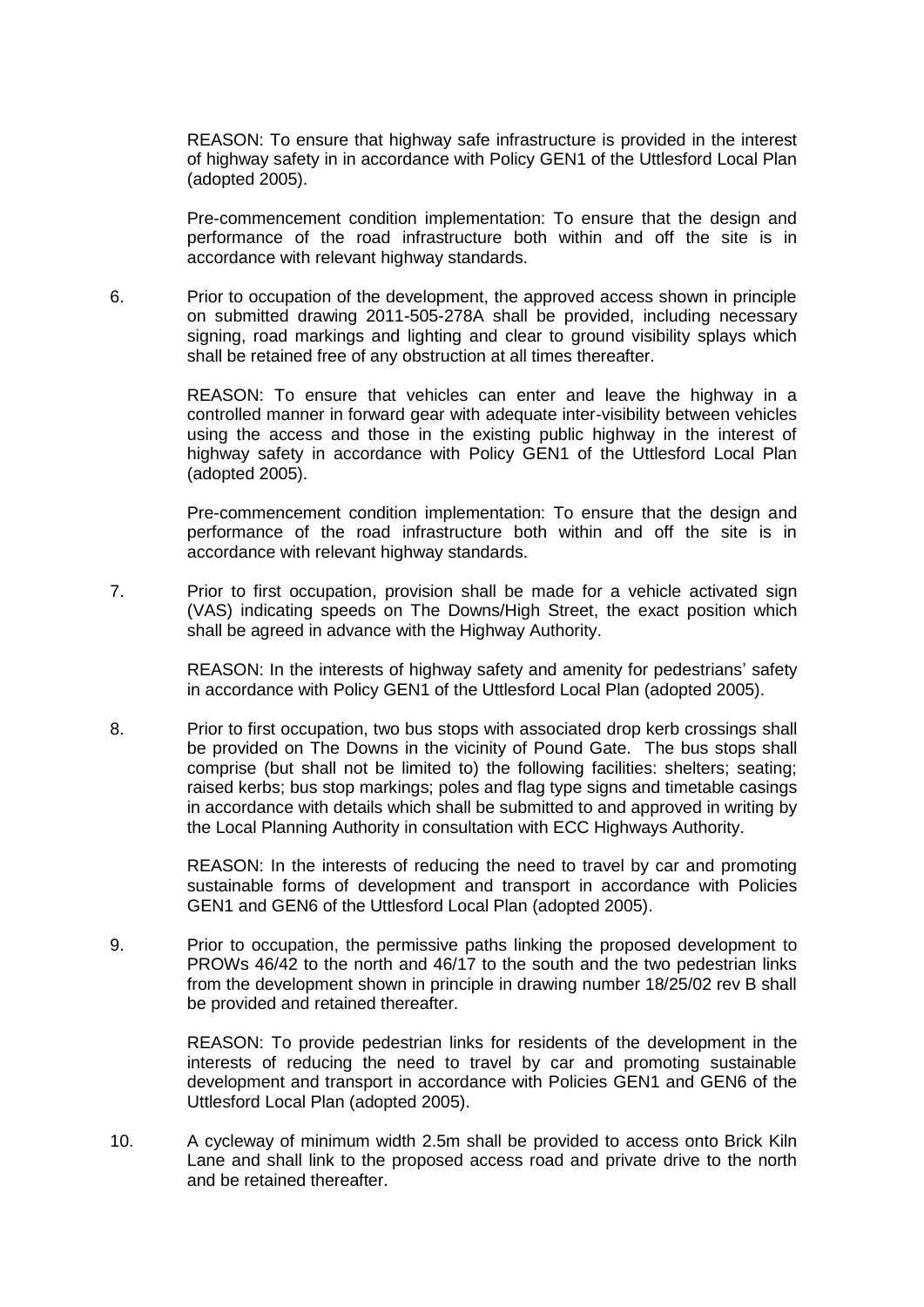REASON: To provide cycle links for residents of the development in the interests of reducing the need to travel by car and promoting sustainable development and transport in accordance with Policies GEN1 and GEN6 of the Uttlesford Local Plan (adopted 2005).

11. No dwellings shall be occupied until such time as their associated vehicle parking areas and turning areas indicated on the approved plans have been hard surfaced and sealed. The vehicle parking areas and turning areas shall be retained for their intended purpose at all times. The vehicle parking shall not be used for any purpose other than the parking of vehicles that are related to the use of the development unless otherwise agreed with the Local Planning Authority.

> REASON: To ensure that on street parking of vehicles in the adjoining streets does not occur in the interests of highway safety and that appropriate parking is provided in accordance with Policies GEN1 and GEN8 of the Uttlesford Local Plan (adopted 2005).

12. All dwellings shall be provided with secure, covered cycle parking arrangements in accordance with the EPOA Parking Standards. The approved facilities shall be secure, convenient and provided prior to occupation and retained at all times.

> REASON: To ensure appropriate cycle parking is provided in the interest of highway safety and amenity in accordance with Policies GEN1 and GEN8 of the Uttlesford Local Plan (adopted 2005).

13. Prior to beneficial use of the LEAP as indicated to be provided for the development, secure cycle parking (such as Sheffield stands) shall be provided and retained for the LEAP at all times.

> REASON: To ensure appropriate cycle parking is provided in the interest of amenity in accordance with Policy GEN8 of the Uttlesford Local Plan (adopted 2005).

14. 5% of the dwellings approved by this permission shall be built to Category 3 (wheelchair user) housing M4(3)(2)(a) wheelchair adaptable. The remaining dwellings approved by this permission shall be built to Category 2: Accessible and adaptable dwellings M4(2) of the Building Regulations 2010 Approved Document M, Volume 1 2015 edition.

> REASON: To ensure compliance with Policy GEN2 (c) of the Uttlesford Local Plan 2005 and Uttlesford District Council's adopted SPD entitled "Accessible Homes and Playspace".

15. All dwellings shall be provided with electric vehicle charging points. Prior to first occupation of each relevant dwelling, its individual charging point shall be fully wired and connected, ready for first use and retained for occupant use thereafter.

> REASON: To encourage/support cleaner vehicle usage in accordance with the NPPF and Policies ENV13 and GEN2 of the Uttlesford Local Plan (adopted 2005).

16. Details of renewable energy and energy efficiency measures to be used for the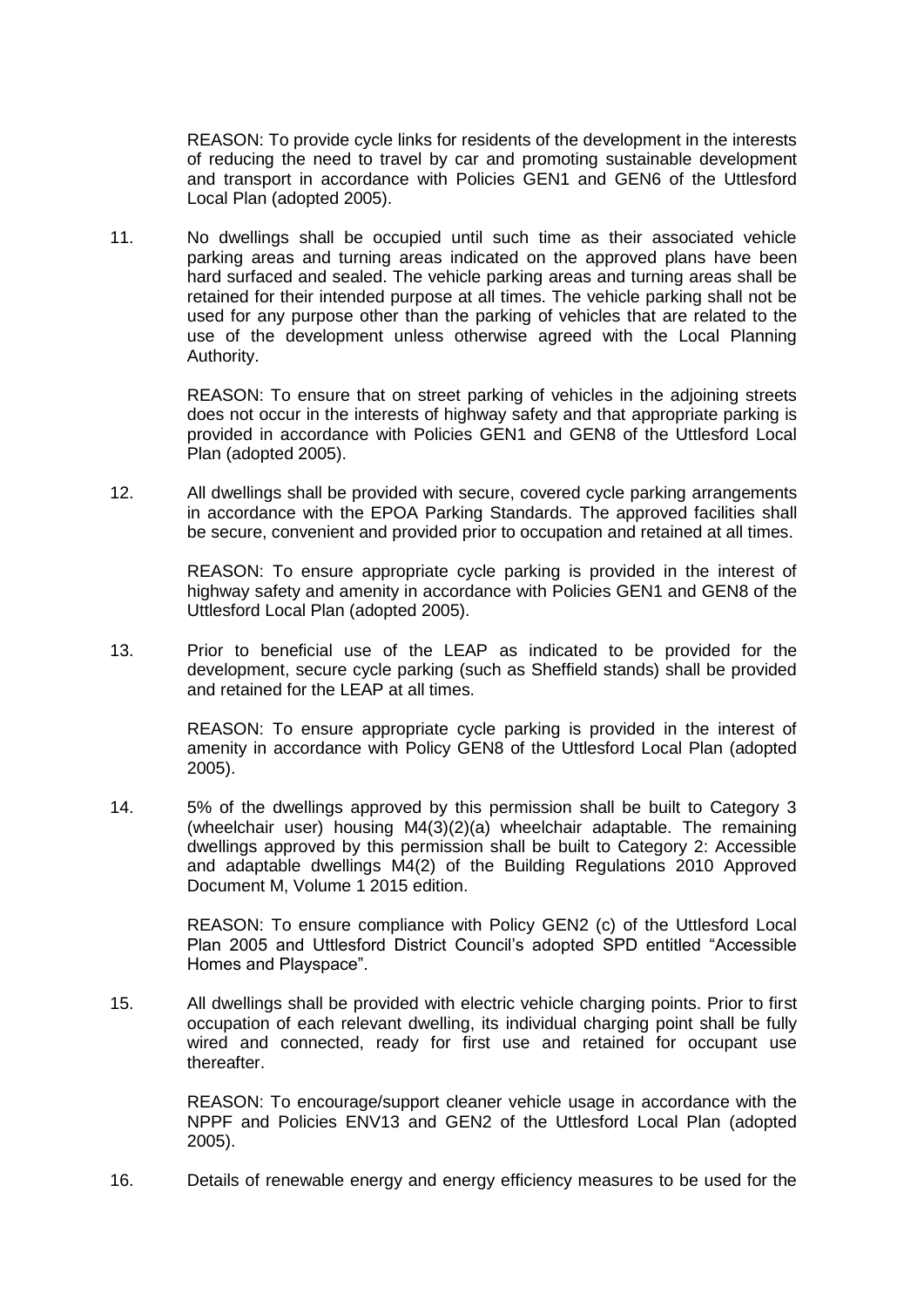dwellings beyond those already required to be incorporated into the dwellings under the latest Building Regulations shall be submitted to and approved in writing by the Local Planning Authority. The approved details shall be implemented as part of the development (i.e. fabric first and not retrospective).

REASON: In the interests of sustainable construction in accordance with Policies GEN2 and ENV15 of the Uttlesford Local Plan (adopted 2005).

17. All ecological mitigation and enhancement measures and/or works shall be carried out in accordance with the details contained in Section 5 of the Preliminary Ecological Appraisal (Greengage, September 2020) as already submitted with the planning application and agreed in principle with the local planning authority prior to determination.

> This includes, but is not limited to, due diligence for nesting birds, consultation with a rabbit control specialist, general best practice during the construction phase; the installation of integrated bat and bird boxes on each property, tree mounted bird and bat boxes; retention of permeable boundaries; new native tree, hedgerow, copse, and meadow planting.

> REASON: To conserve and enhance Protected and Priority species and allow the LPA to discharge its duties under the Conservation of Habitats and Species Regulations 2017 (as amended), the Wildlife & Countryside Act 1981 as amended and s40 of the NERC Act 2006 (Priority habitats & species) in accordance with Policy GEN7 of the Uttlesford Local Plan (adopted 2005).

18. Prior to commencement of development, a Biodiversity Management Plan (BMP) shall be submitted to and approved in writing by the local planning authority. The BMP shall include the following:

a) Risk assessment of potentially damaging construction activities.

b) Identification of "biodiversity protection zones".

c) Practical measures (both physical measures and sensitive working practices) to avoid or reduce impacts during construction (may be provided as a set of method statements).

d) The location and timing of sensitive works to avoid harm to biodiversity features.

e) The times during construction when specialist ecologists need to be present on site to oversee works.

f) Responsible persons and lines of communication.

g) The role and responsibilities on site of an ecological clerk of works (ECoW) or similarly competent person.

h) Use of protective fences, exclusion barriers and warning signs.

i) Containment, control and removal of any Invasive non-native species present on site.

j) Provision for new footpath/linkages to existing footpath network.

The approved BMP shall be adhered to and implemented throughout the construction period strictly in accordance with the approved details, unless otherwise agreed in writing by the local planning authority.

REASON: To conserve Protected and Priority species and allow the LPA to discharge its duties under the Conservation of Habitats and Species Regulations 2017 (as amended), the Wildlife & Countryside Act 1981 as amended and s40 of the NERC Act 2006 (Priority habitats & species) in accordance with Policy GEN7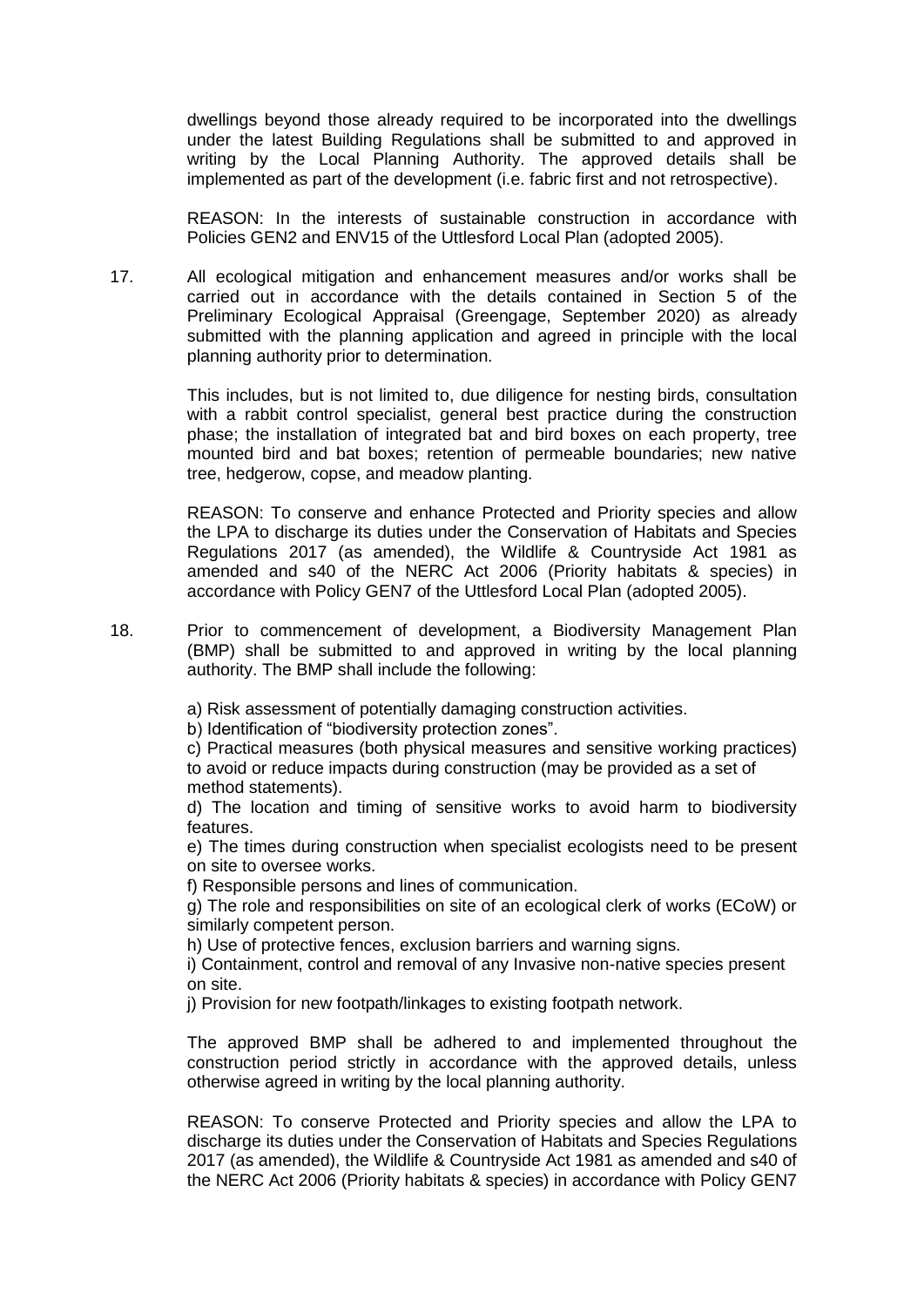of the Uttlesford Local Plan (adopted 2005).

Pre-commencement condition justification: To ensure that the bio-diversity measures as recommended for the approved development are implemented in accordance with recognised ecology best practice.

19. A Skylark mitigation strategy in line with Countryside stewardship AB4 [\(AB4:](https://eur02.safelinks.protection.outlook.com/?url=https%3A%2F%2Fwww.gov.uk%2Fcountryside-stewardship-grants%2Fskylark-plots-ab4&data=04%7C01%7C%7Ce90dd299802e4cfaf09808d9f6bd6577%7Ca8b4324f155c4215a0f17ed8cc9a992f%7C0%7C0%7C637812115611875870%7CUnknown%7CTWFpbGZsb3d8eyJWIjoiMC4wLjAwMDAiLCJQIjoiV2luMzIiLCJBTiI6Ik1haWwiLCJXVCI6Mn0%3D%7C3000&sdata=nC59JocNp32%2BnChABkeW8OToPEFJA1jzrQodvHqt5t4%3D&reserved=0)  Skylark plots - [GOV.UK \(www.gov.uk\)](https://eur02.safelinks.protection.outlook.com/?url=https%3A%2F%2Fwww.gov.uk%2Fcountryside-stewardship-grants%2Fskylark-plots-ab4&data=04%7C01%7C%7Ce90dd299802e4cfaf09808d9f6bd6577%7Ca8b4324f155c4215a0f17ed8cc9a992f%7C0%7C0%7C637812115611875870%7CUnknown%7CTWFpbGZsb3d8eyJWIjoiMC4wLjAwMDAiLCJQIjoiV2luMzIiLCJBTiI6Ik1haWwiLCJXVCI6Mn0%3D%7C3000&sdata=nC59JocNp32%2BnChABkeW8OToPEFJA1jzrQodvHqt5t4%3D&reserved=0) shall be submitted to the Local Planning Authority for written approval detailing the location of proposed Skylark plots on adjacent farmland where such plots shall be at least 50m from any boundary (and not the 24/25m given in RSPB guidance and as shown on the revised Proposed Site Plan 18/25/02 B) to avoid natural predators.

> REASON: To allow the LPA to discharge its duties under the Conservation of Habitats and Species Regulations 2017 (as amended), the Wildlife & Countryside Act 1981 as amended and s40 of the NERC Act 2006 (Priority habitats & species) in accordance with Policy GEN7 of the Uttlesford Local Plan (adopted 2005).

20. Prior to occupation, a lighting design scheme for biodiversity shall be submitted to and approved in writing by the local planning authority. The scheme shall identify those features on site that are particularly sensitive for bats and that are likely to cause disturbance along important routes used for foraging; and show how and where external lighting will be installed so that it can be clearly demonstrated that areas to be lit will not disturb or prevent bats using their territory.

> All external lighting shall be installed in accordance with the specifications and locations set out in the scheme and maintained thereafter in accordance with the scheme. Under no circumstances should any other external lighting be installed without the prior consent from the local planning authority.

> REASON: To allow the LPA to discharge its duties under the Conservation of Habitats and Species Regulations 2017 (as amended), the Wildlife & Countryside Act 1981 as amended and s40 of the NERC Act 2006 (Priority habitats & species) in accordance with Policy GEN7 of the Uttlesford Local Plan (adopted 2005).

21. All exterior lighting for the public realm areas of the development shall be capped at the horizontal with no upward light spill.

> REASON: Flight safety - to prevent distraction or confusion to pilots using STN. in accordance with Policy GEN2 of the Uttlesford Local Plan (adopted 2005).

22. In the event that contamination is found at any time when carrying out the approved development, it shall be reported in writing immediately to the Local Planning Authority. An investigation and risk assessment shall then be undertaken by a competent person, in accordance with Land contamination risk management published by the Environment Agency. A written report of the findings should be forwarded for approval to the Local Planning Authority. Following completion of remedial measures, a verification report shall be prepared that demonstrates the effectiveness of the remediation carried out. No part of the development shall be occupied until all remedial and validation works are approved in writing.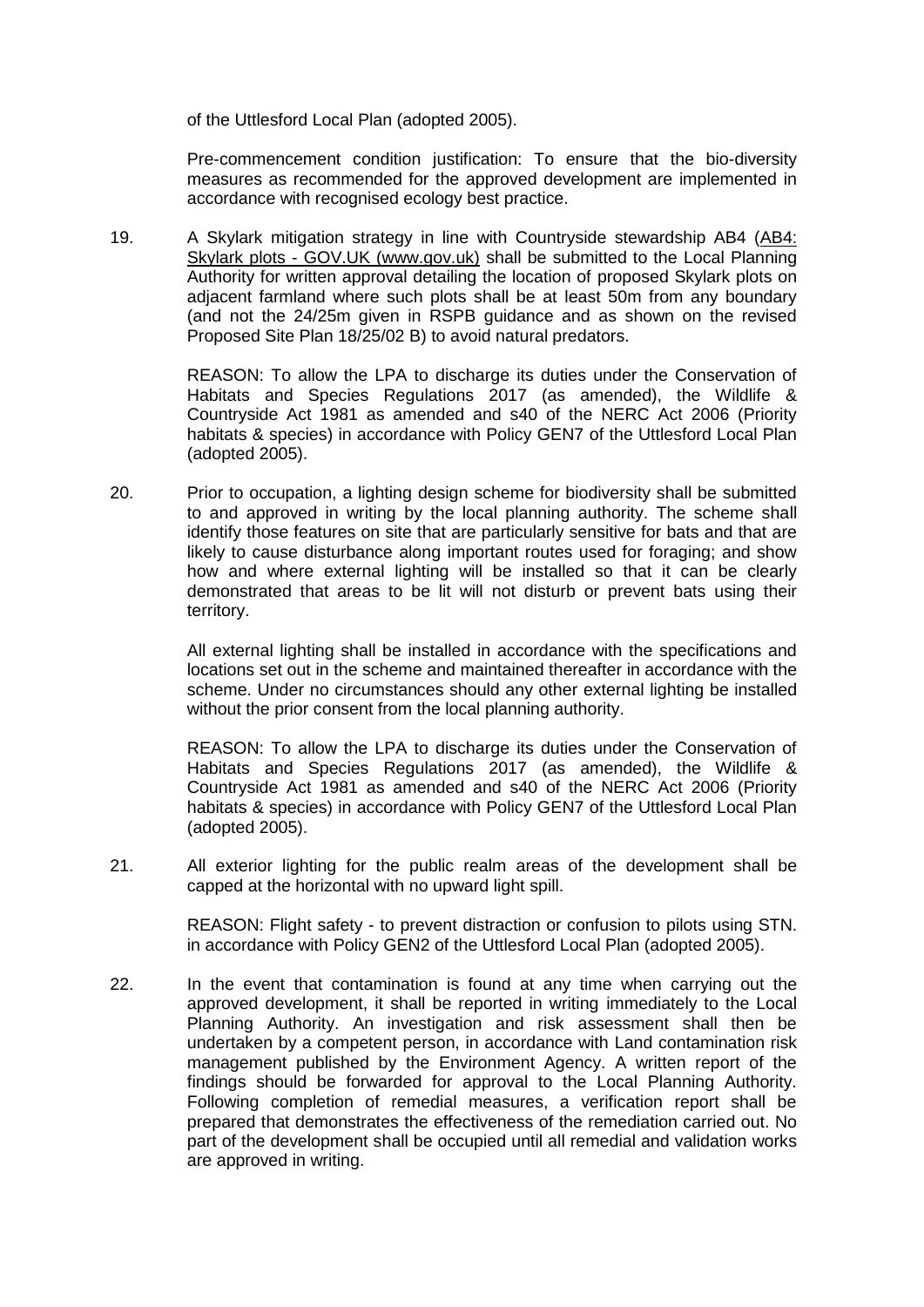REASON: To protect human health and to ensure that no future investigation is required under Part 2A of the Environmental Protection Act 1990 in accordance with Policy ENV14 of the Uttlesford Local Plan (adopted 2005).

## **2.0 SITE DESCRIPTION**

2.1. The site lies at the northern end of Stebbing village towards Bran End on the east side of Brick Kiln Lane, a single track rural lane, and on the north side of Pound Gate, a small housing estate, and comprises for the purposes of the land edged in red part of an arable field comprising 2.93 ha which slopes gently down from the east to Brick Kiln Lane. A long track comprising a public right of way (Clay Lane) lies to the north-east of the site which extends south-eastwards from Brick Kiln Lane to the east of the village settlement. A substantial tree line exists along the northern boundary of the site extending out eastwards from Brick Kiln Lane round to Clay Lane.

## **3.0 PROPOSAL**

3.1 This full application comprises the proposed erection of 60 no. dwellings with associated parking, amenity space, vehicular access, public footpaths and new trees and hedgerow as shown on revised Proposed Site Layout Plan ref; 18/25/02/B.

## **4.0 ENVIRONMENTAL IMPACT ASSESSMENT**

4.1 The development does not constitute 'EIA development' for the purposes of The Town and Country Planning (Environmental Impact Assessment) Regulations 2017.

## **5.0 APPLICANTS CASE**

- 5.1 The application is supported by the following reports and statements to inform the application proposal:
	- Planning Statement
	- Design and Access Statement
	- Statement of Community Involvement
	- Flood Risk Assessment
	- Drainage Strategy Layout
	- Preliminary Ecological Assessment
	- Tree Survey Report
	- Landscape Visual Impact Assessment
	- Phase 1 Geo-Environmental Assessment
	- Transport Assessment
- 5.2 The applicant makes the case in the submission that the proposed development would represent an appropriate edge of settlement housing scheme at this location which would provide a balanced mix of dwellings with 40% affordable housing provision and which would include areas of public open space. The case is further made that the proposed scheme would represent a presumption in favour of sustainable development whereby any harms arising from the development would not be significant or demonstrable and which would be outweighed by the housing and social benefits of the proposal whereby the Council does not have a 5 year housing land supply. The scheme would be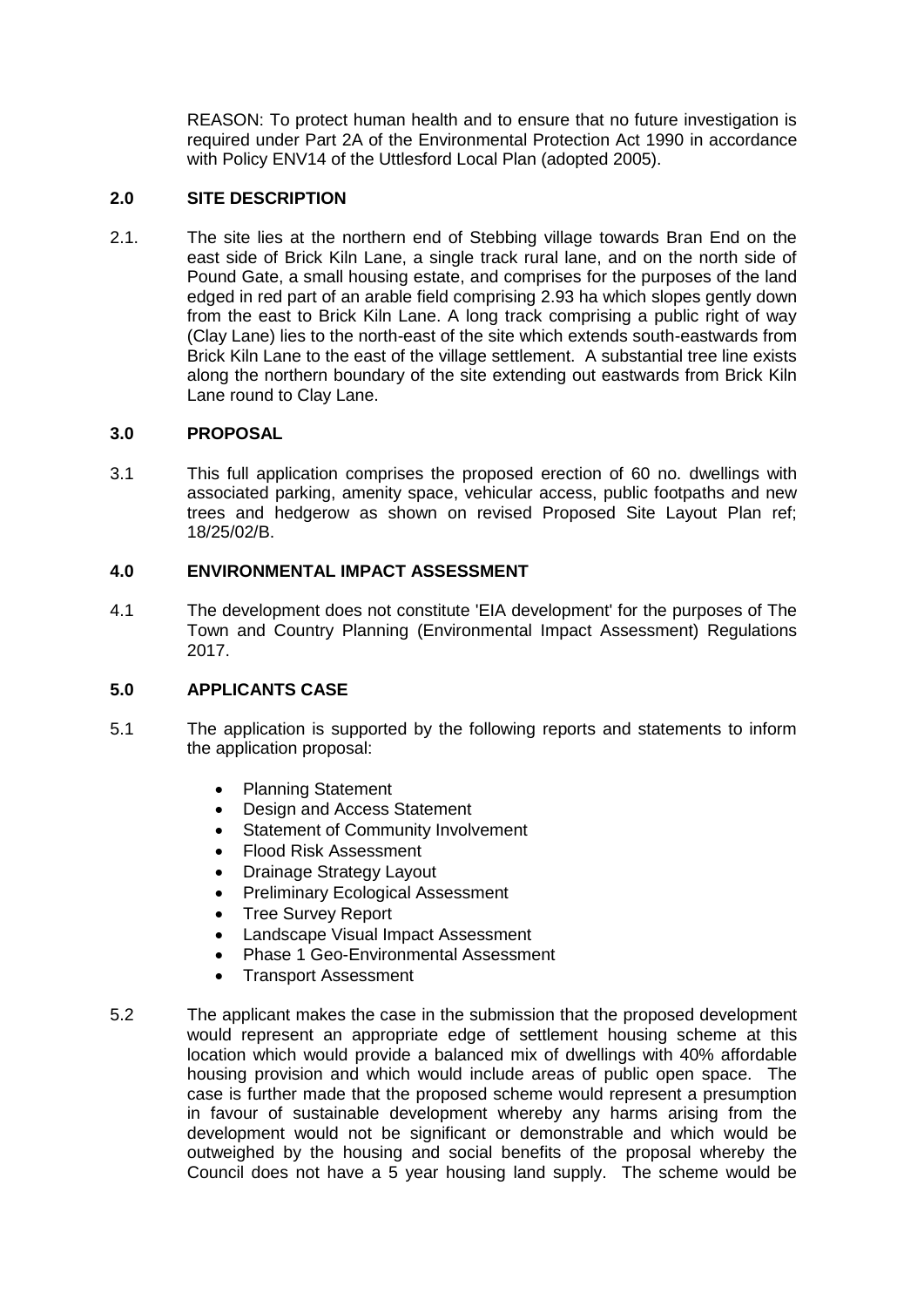mitigated by appropriate s106 contributions.

## **6.0 RELEVANT SITE HISTORY**

- 6.1 There is no relevant planning history relating to this site. The application proposal as submitted has been subject to the preliminary enquiry process whereby the Council's response to a submitted enquiry has subsequently informed the proposed site layout, albeit that the site layout has been revised since application submission.
- 5.2 The Council in its response to that enquiry advised that the principle of residential development at this edge of village location could be acceptable were Stebbing to be able to receive further housing in terms of growth beyond committed/built developments where villages such as Stebbing may have to receive higher housing growth due to the District Council's lack of a 5 year housing supply. It further advised that any housing layout would need to be integrated with existing patterns of development whereby some elements of the preliminary scheme had merit, such as keeping 2 storey scale development to the centre and west of the site onto the enclosed western boundary with Brick Kiln Lane where the site was lower and single storey (bungalows) on the more exposed east side of the site where this land was higher and had an interface with wider agricultural land. It was considered without prejudice that the impact of the proposed development at the site would be less harmful than another 60 dwelling scheme proposed for land at Bran End.

## **7.0 CONSULTATION RESPONSES:**

#### **Natural England**

7.1 This application site falls within the currently identified ZoI for recreational impacts to Hatfield Forest SSSI, NNR, whereby new housing within this zone is predicted to generate impacts and therefore will be expected to contribute towards mitigation measures, such as a financial contribution.

> No objection subject to appropriate mitigation by way of a financial contribution being secured towards an agreed Hatfield Forest SAMMS recreational mitigation strategy by way of legal agreement.

## **Local Lead Flood Authority**

7.2 Having reviewed the Flood Risk Assessment and the associated documents which accompanied the planning application, we do not object to the granting of planning permission.

#### **ECC Highways**

7.3 This application was accompanied by a Transport Assessment which has been reviewed by the highway authority in conjunction with a site visit and internal consultations. The assessment of the application and Transport Assessment was undertaken with reference to the National Planning Policy Framework 2021 and in particular paragraphs 110 – 112 and the following was considered: access and safety; capacity; the opportunities for sustainable transport; and mitigation measures.

The scale of the development is modest and the traffic impact would be reduced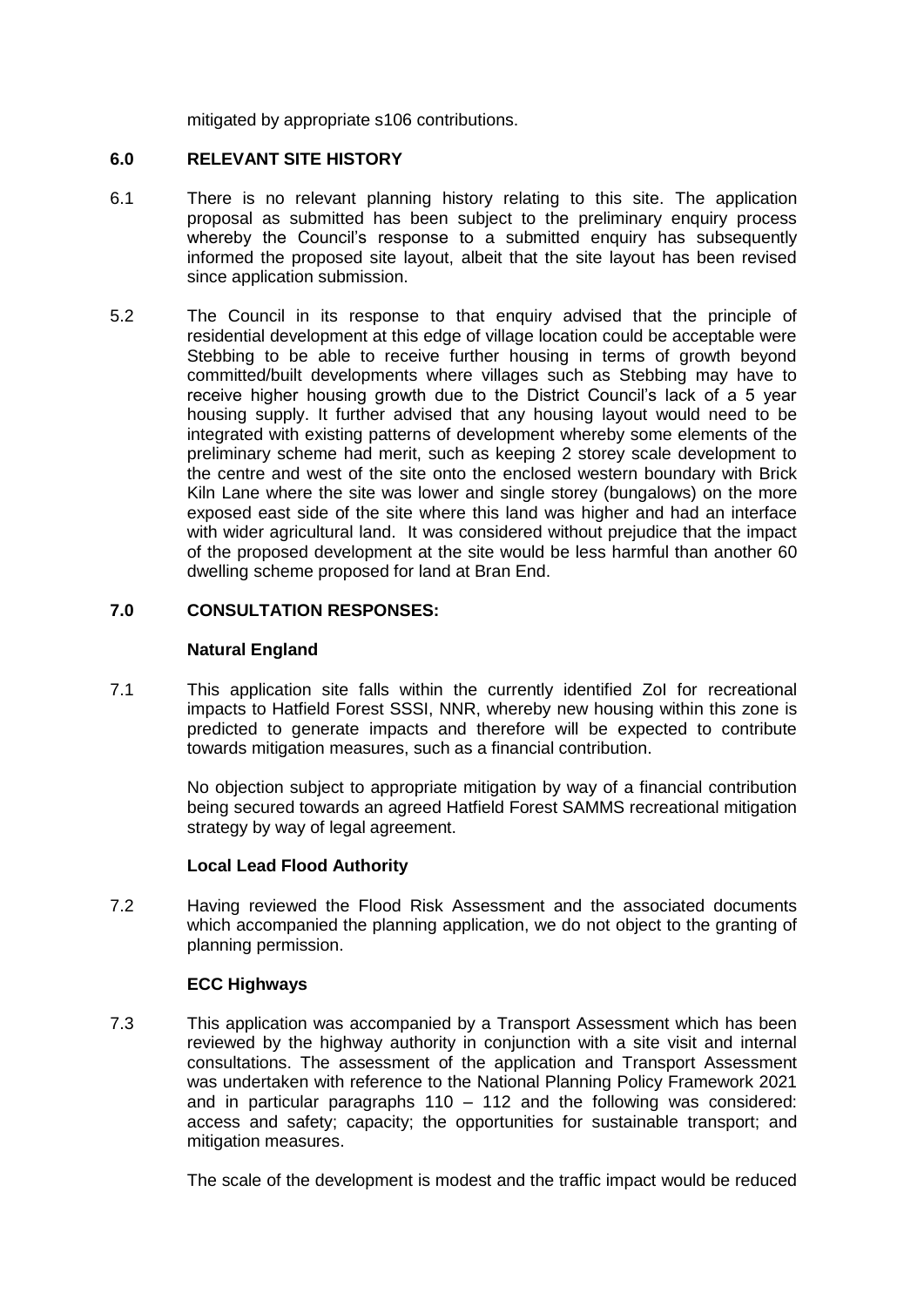by promotion of sustainable transport options, including the provision of pedestrian and cycle links to the village and surrounding public right of way network and contributions to the public transport strategy and bus stops located close to the site. In addition a signal activated sign is required to help reduce speeds through the village making a more pleasant and safer environment for pedestrians. The access has been subject to a technical appraisal and swept path analysis and the developer has agreed to a pre-commencement condition of an independent safety audit.

From a highway and transportation perspective the impact of the proposal is acceptable to the Highway Authority subject to financial mitigation measures (s106) and highway conditions:

## **Place Services (Ecology)**

#### 7.4 (Revised comments received 23 February 2022)

I am happy with the bat scoping results and this issue is now resolved. In terms of the IACPC for Great Crested Newts, Place Services will not be able to lift its holding objection until this is counter-signed by Natural England as it needs certainty that Natural England would accept this site into the licence scheme.

In terms of Skylark, the post decision skylark mitigation measures submitted are acceptable if the applicant is seeking to provide mitigation in the neighbouring field. The field which would be impacted by the development may not be too suitable for Skylark as the surrounding vegetation, and what seems to be a pole in the middle, would act as perches for predators. The proposal could, however, impact on Skylark in the neighbouring field as the proposed dwellings and vegetation along the eastern site boundary would create new perches for predators. The neighbouring field appears limited in suitability for nesting Skylark, but provision of Skylark plots will benefit any local population. Please note that in line with Countryside stewardship AB4 [\(AB4: Skylark plots -](https://eur02.safelinks.protection.outlook.com/?url=https%3A%2F%2Fwww.gov.uk%2Fcountryside-stewardship-grants%2Fskylark-plots-ab4&data=04%7C01%7C%7Ce90dd299802e4cfaf09808d9f6bd6577%7Ca8b4324f155c4215a0f17ed8cc9a992f%7C0%7C0%7C637812115611875870%7CUnknown%7CTWFpbGZsb3d8eyJWIjoiMC4wLjAwMDAiLCJQIjoiV2luMzIiLCJBTiI6Ik1haWwiLCJXVCI6Mn0%3D%7C3000&sdata=nC59JocNp32%2BnChABkeW8OToPEFJA1jzrQodvHqt5t4%3D&reserved=0) [GOV.UK \(www.gov.uk\)](https://eur02.safelinks.protection.outlook.com/?url=https%3A%2F%2Fwww.gov.uk%2Fcountryside-stewardship-grants%2Fskylark-plots-ab4&data=04%7C01%7C%7Ce90dd299802e4cfaf09808d9f6bd6577%7Ca8b4324f155c4215a0f17ed8cc9a992f%7C0%7C0%7C637812115611875870%7CUnknown%7CTWFpbGZsb3d8eyJWIjoiMC4wLjAwMDAiLCJQIjoiV2luMzIiLCJBTiI6Ik1haWwiLCJXVCI6Mn0%3D%7C3000&sdata=nC59JocNp32%2BnChABkeW8OToPEFJA1jzrQodvHqt5t4%3D&reserved=0) any Skylark plots should be at least 50m from any boundary vegetation/potential predator perches (not the 24/25 m given in the RSPB guidance/shown in the revised Proposed Site Plan). We would want to secure a Skylark Mitigation Strategy and provision of the Skylark plots by a condition of any consent.

#### **ECC Education**

7.5 The education financial contributions arising from this 60 dwelling scheme are as follows:

> EY&C: 4.95 pupils generated - £85,476.60; Primary: 16.50 pupils generated - £284,922.00; Secondary: 11 pupils generated - £ 261,525.00; Libraries: £77.80 per unit TOTAL Contributions: £632,001.40

#### **NHS**

7.6 1.0 Introduction

1.1 Thank you for consulting West Essex Clinical Commissioning Group (CCG) on the above planning application.

1.2 I refer to the above planning application and advise that, further to a review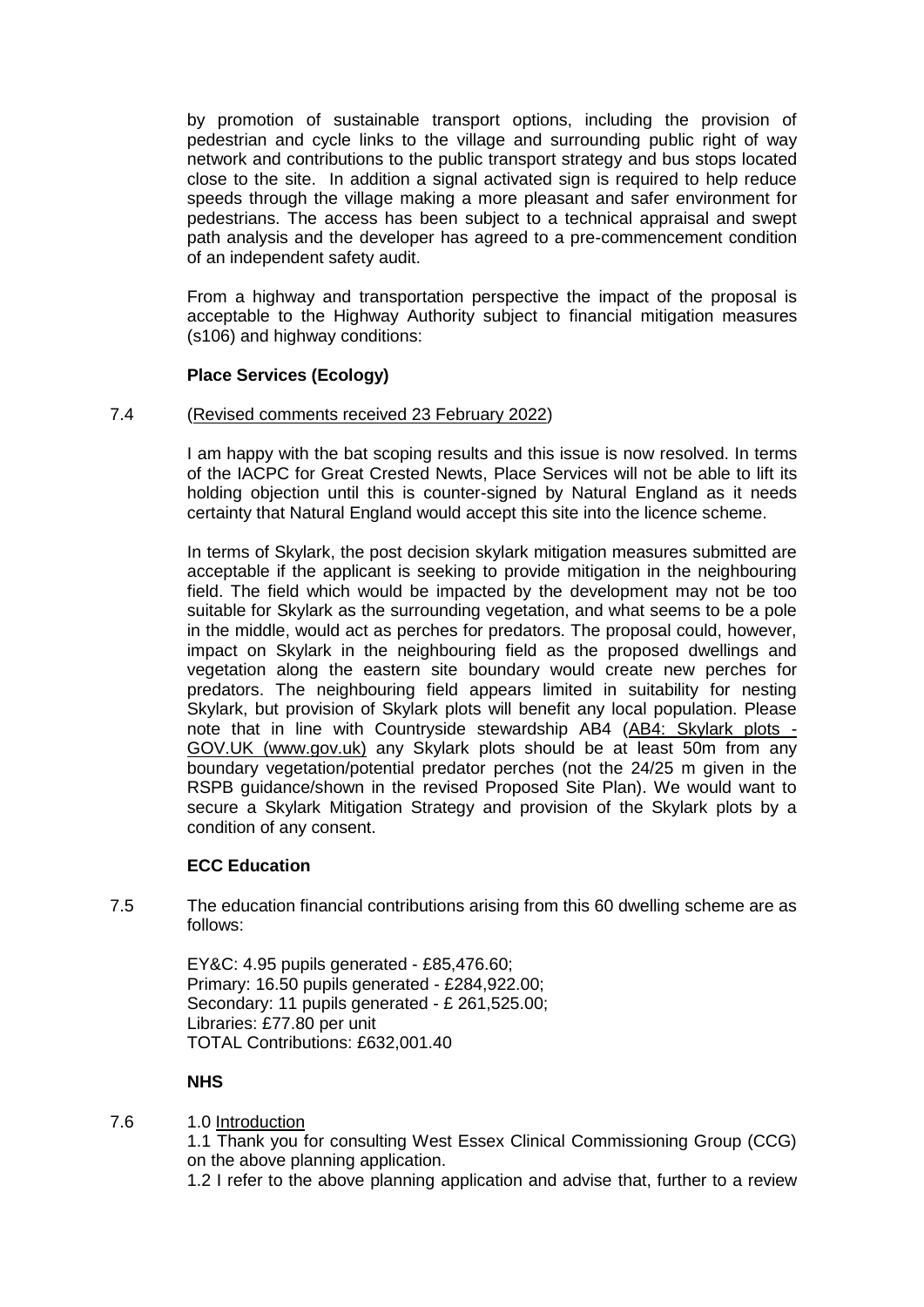of the applicants' submission the following comments are with regard to the primary healthcare provision on behalf of West Essex Clinical Commissioning Group (CCG), incorporating NHS England Midlands and East (East) (NHS England).

#### 2.0 Existing Healthcare Position Proximate to the Planning Application Site

2.1 The proposed development is likely to have an impact on the services of 2 GP practices operating within the vicinity of the application site. The GP practices do not have capacity for the additional growth resulting from this development.

2.2 The proposed development will likely have an impact on the NHS funding programme for the delivery of primary healthcare provision within this area and specifically within the health catchment of the development. West Essex CCG would therefore expect these impacts to be fully assessed and mitigated.

#### **3**.0 Review of Planning Application

3.1 The planning application does not appear to include a Health Impact Assessment (HIA) or propose any mitigation of the healthcare impacts arising from the proposed development.

3.2 A Healthcare Impact Assessment has been prepared by West Essex CCG to provide the basis for a developer contribution towards capital funding to increase capacity within the GP Catchment Area. Dr Jane Halpin Peter Wightman Dr Rob Gerlis Accountable Officer Managing Director Chair

#### 4.0 Assessment of Development Impact on Existing Healthcare Provision

4.1 The existing GP practices do not have capacity to accommodate the additional growth resulting from the proposed development. The development could generate approximately 150 residents and subsequently increase demand upon existing constrained services.

4.2 The primary healthcare service directly impacted by the proposed development and the current capacity position are shown in Table 1.

| Table 1: Summary position Weighted<br>healthcare List Size <sup>1</sup><br>primary<br>for<br>within<br>services<br>2km<br>catchment (or closest to) the<br>development<br>proposed<br>Premises |        | <b>NIA</b><br>(m <sup>2</sup> ) <sup>2</sup> | Capacity <sup>3</sup> | Spare<br>Capacity<br>(NIA m <sup>2</sup> ) <sup>4</sup> |
|------------------------------------------------------------------------------------------------------------------------------------------------------------------------------------------------|--------|----------------------------------------------|-----------------------|---------------------------------------------------------|
| John Tasker House Surgery                                                                                                                                                                      | 15,267 | 702.91                                       | 10,251                | $-343.97$                                               |
| <b>Angel Lane Surgery</b>                                                                                                                                                                      | 11,660 | 408.40                                       | 5,956                 | $-391.14$                                               |
| Total                                                                                                                                                                                          | 26,927 | 1,111.31                                     | 16,207                | $-735.11$                                               |

Notes:

1. The weighted list size of the GP Practice based on the Carr-Hill formula, this figure more accurately reflects the need of a practice in terms of resource and space and may be slightly lower or higher than the actual patient list.

2. Current Net Internal Area occupied by the Practice

3. Based on 120m² per 1750 patients (this is considered the current optimal list size for a single GP within the East DCO). Space requirement aligned to DH guidance within "Health Building Note 11-01: facilities for Primary and Community Care Services"

4. Based on existing weighted list size

4.3 The development would have an impact on primary healthcare provision in the area and its implications, if unmitigated, would be unsustainable. The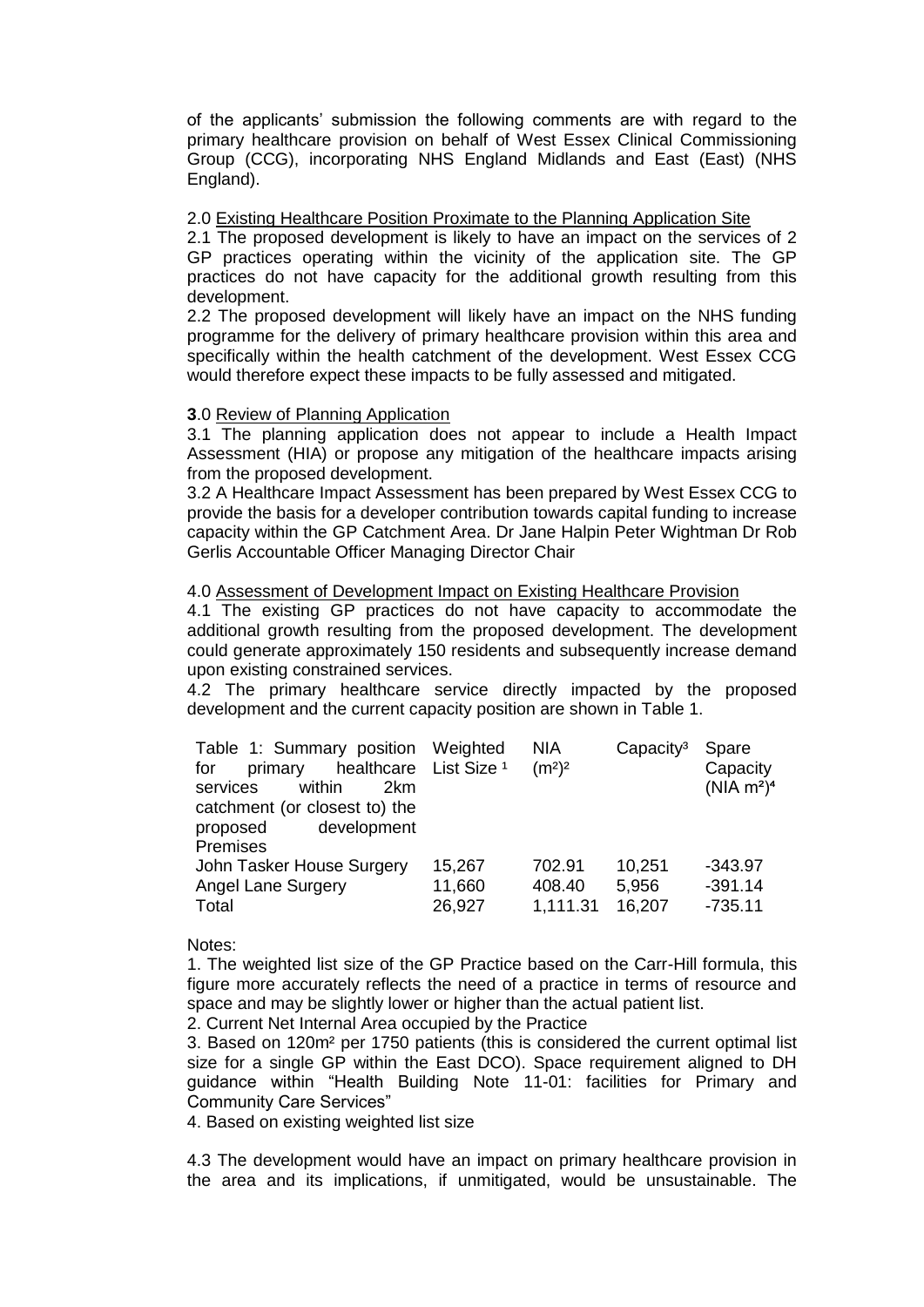proposed development must therefore, in order to be considered under the 'presumption in favour of sustainable development' advocated in the National Planning Policy Framework, provide appropriate levels of mitigation.

## 5.0 Healthcare Needs Arising From the Proposed Development

5.1 The intention of West Essex CCG is to promote Primary Healthcare Hubs with co-ordinated mixed professionals. This is encapsulated in the strategy document: The NHS Five Year Forward View.

5.2 The development would give rise to a need for improvements to capacity, in line with both the emerging CCG and STP estates strategies, by way of extension, refurbishment, reconfiguration or potential relocation for the benefit of the patients at Angel Lane Surgery, a proportion of the cost of which would need to be met by the developer.

5.3 Table 2 provides the Capital Cost Calculation of additional primary healthcare services arising from the development proposal.

| Table 2: Capital Additional<br>Cost calculation of Population<br>primary<br>additional<br>healthcare services dwellings) <sup>5</sup><br>arising<br>from<br>the<br>development<br>proposals Premises | Growth<br>(60 | Additional<br>floorspace<br>required<br>to<br>meet growth<br>$(m^2)^6$ | Spare<br>Capacity<br>(NIA) <sup>7</sup> | Capital<br>required to<br>create<br>additional<br>floor<br>space<br>$(E)^8$ |
|------------------------------------------------------------------------------------------------------------------------------------------------------------------------------------------------------|---------------|------------------------------------------------------------------------|-----------------------------------------|-----------------------------------------------------------------------------|
| <b>Angel Lane Surgery</b>                                                                                                                                                                            | 150           | 10.28                                                                  | $-391.14$                               | 30,840                                                                      |
| Total                                                                                                                                                                                                | 150           | 10.28                                                                  | $-391.14$                               | 30,840                                                                      |

Notes:

1. Calculated using the Uttlesford District average household size of 2.5 taken from the 2011 Census.

2. Based on 120m² per 1750 patients (this is considered the current optimal list size for a single GP within the East DCO). Space requirement aligned to DH guidance within "Health Building Note 11-01: facilities for Primary and Community Care Services"

3. Existing capacity within premises as shown in Table 1

4. Based on standard m² cost multiplier for primary healthcare in the East Anglia Region from the BCIS Public Sector Q3 2015 price & cost Index, adjusted for professional fees, fit out and contingencies budget (£3,000/m²).

5.4 A developer contribution will be required to mitigate the impacts of this proposal. West Essex CCG calculates the level of contribution required, in this instance to be **£30,840.** Payment should be made before the development commences.

5.5 West Essex CCG therefore requests that this sum be secured through a planning obligation linked to any grant of planning permission, in the form of a Section 106 planning obligation.

#### 6.0 Conclusions

6.1 In its capacity as the primary healthcare commissioner with full delegation from NHS England, West Essex CCG has identified that the development will give rise to a need for additional primary healthcare provision to mitigate impacts arising from the development.

6.2 The capital required through developer contribution would form a proportion of the required funding for the provision of capacity to absorb the patient growth generated by this development.

6.3 Assuming the above is considered in conjunction with the current application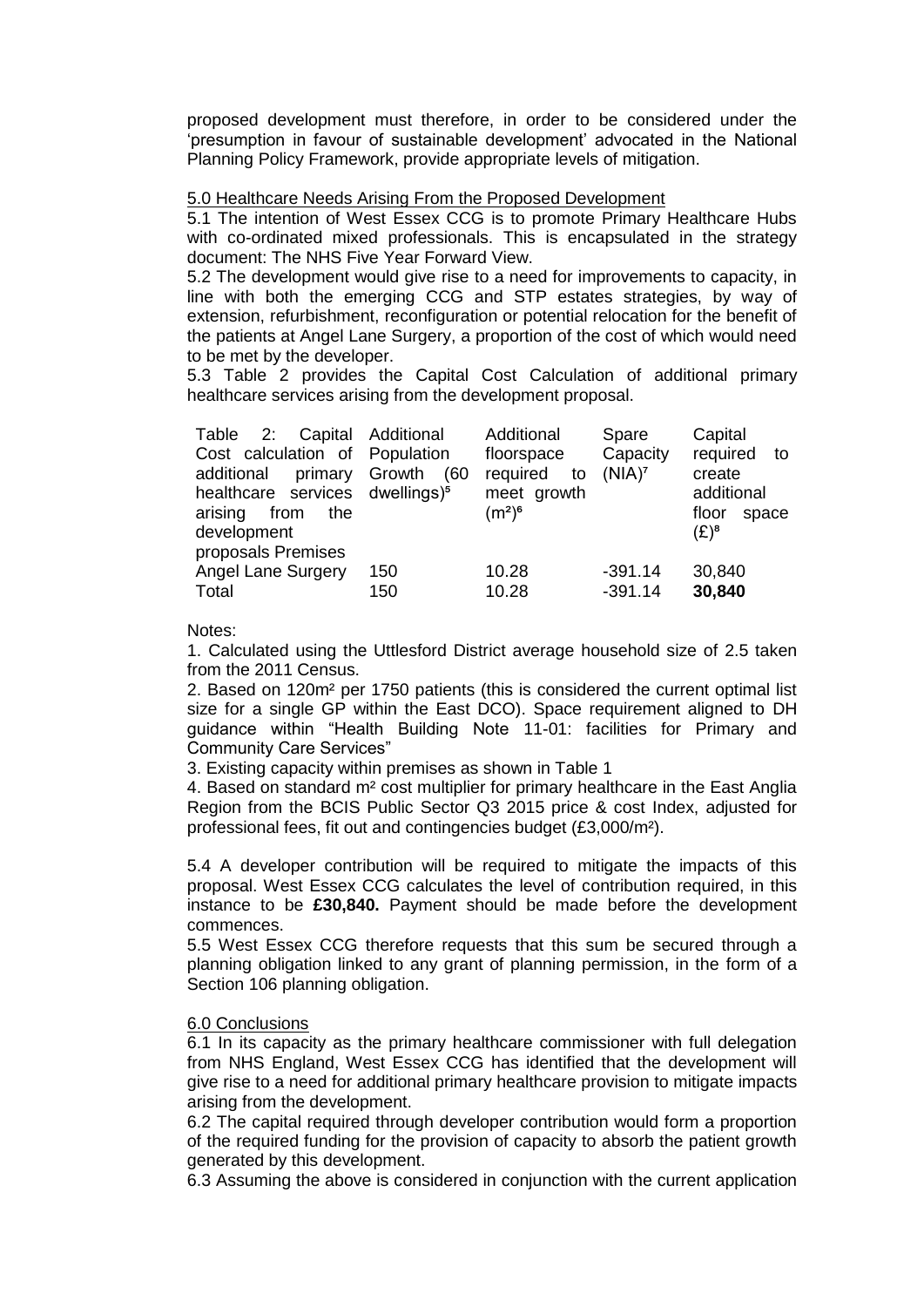process, West Essex CCG would not wish to raise an objection to the proposed development. Otherwise the Local Planning Authority may wish to review the development's sustainability if such impacts are not satisfactorily mitigated.

6.4 The terms set out above are those that West Essex CCG and NHS England deem appropriate having regard to the formulated needs arising from the development.

6.5 West Essex CCG and NHS England are satisfied that the basis and value of the developer contribution sought is consistent with the policy and tests for imposing planning obligations set out in the NPPF.

6.6 West Essex CCG and NHS England look forward to working with the applicant and the Council to satisfactorily address the issues raised in this consultation response and would appreciate acknowledgement of the safe receipt of this letter.

## **ECC Minerals and Waste**

7.7 The Mineral Planning Authority has no comment to make in relation to this application as the area of the proposed development site located within the sand and gravel Mineral Safeguarding Area is below the minimum Minerals Local Plan 2014: Policy S8 threshold of 5ha.

## **MAG Stansted Airport**

7.8 The Safeguarding Authority for Stansted Airport has assessed this proposal and its potential to conflict aerodrome Safeguarding criteria. We have no aerodrome safeguarding objections to the proposal subject to the following Condition:

> • All exterior lighting to be capped at the horizontal with no upward light spill. REASON: Flight safety - to prevent distraction or confusion to pilots using STN.

#### **Anglian Water**

#### 7.9 ASSETS

#### Section 1 – Assets Affected

Our records show that there are no assets owned by Anglian Water or those subject to an adoption agreement within the development site boundary.

#### WASTEWATER SERVICES

#### Section 2 - Wastewater Treatment

The foul drainage from this development is in the catchment of Felsted Water Recycling Centre which currently does not have capacity to treat the flows the development site. Anglian Water are obligated to accept the foul flows from the development with the benefit of planning consent and would therefore take the necessary steps to ensure that there is sufficient treatment capacity should the Planning Authority grant planning permission.

#### Planning Report

#### Section 3 - Used Water Network

This response has been based on the following submitted documents: Drainage Strategy Layout. The sewerage system at present has available capacity for these flows. If the developer wishes to connect to our sewerage network they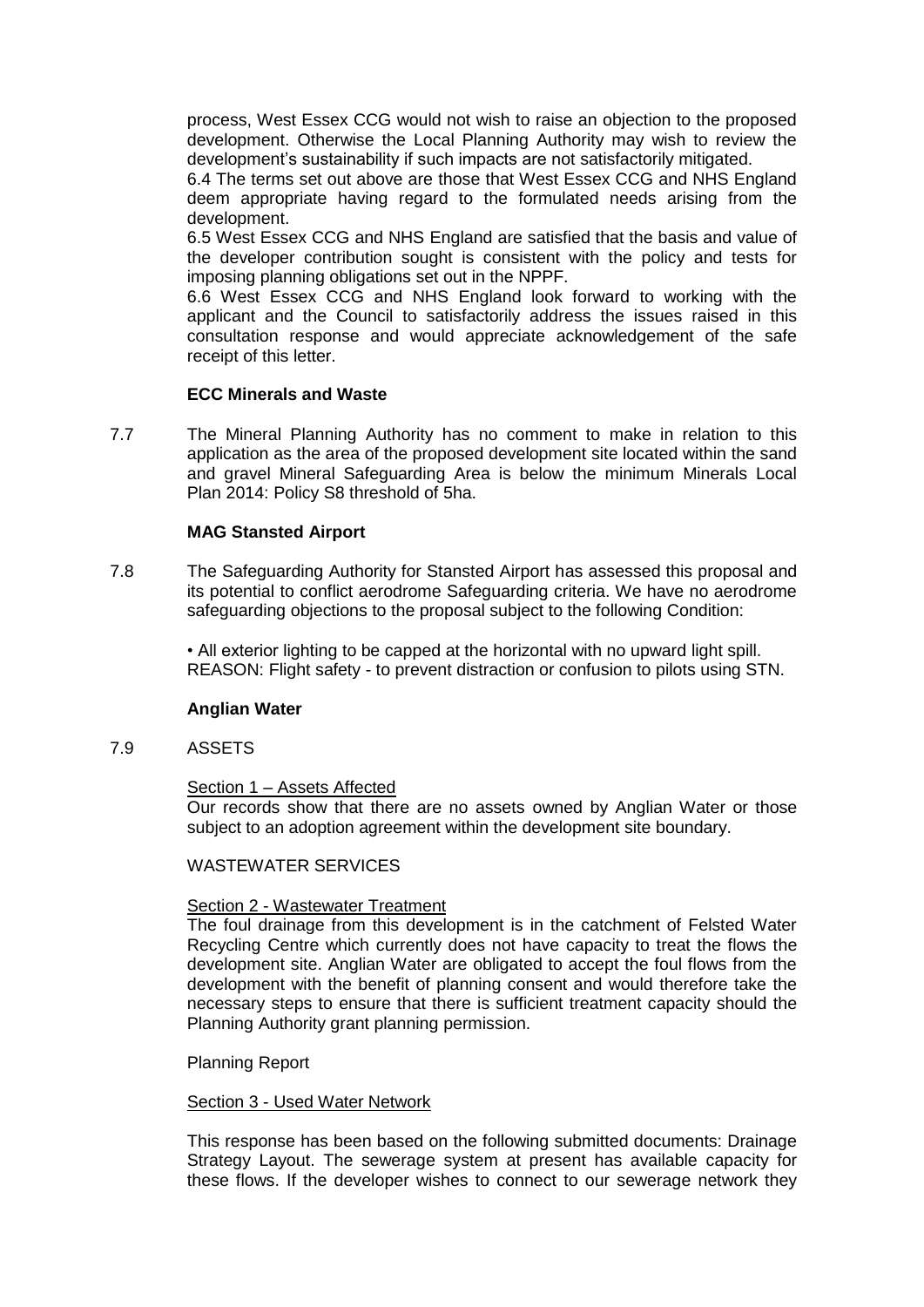should serve notice under Section 106 of the Water Industry Act 1991. We will then advise them of the most suitable point of connection. (1) INFORMATIVE - Notification of intention to connect to the public sewer under S106 of the Water Industry Act Approval and consent will be required by Anglian Water, under the Water Industry Act 1991. Contact Development Services Team 0345 606 6087. (2) INFORMATIVE - Notification of intention to connect to the public sewer under S106 of the Water Industry Act Approval and consent will be required by Anglian Water, under the Water Industry Act 1991. Contact Development Services Team 0345 606 6087. (3) INFORMATIVE- Protection of existing assets - A public sewer is shown on record plans within the land identified for the proposed development. It appears that development proposals will affect existing public sewers. It is recommended that the applicant contacts Anglian Water Development Services Team for further advice on this matter. Building over existing public sewers will not be permitted (without agreement) from Anglian Water. (4) INFORMATIVE – Building near to a public sewer - No building will be permitted within the statutory easement width of 3 metres from the pipeline without agreement from Anglian Water. Please contact Development Services Team on 0345 606 6087. (5) INFORMATIVE: The developer should note that the site drainage details submitted have not been approved for the purposes of adoption. If the developer wishes to have the sewers included in a sewer adoption agreement with Anglian Water (under Sections 104 of the Water Industry Act 1991), they should contact our Development Services Team on 0345 606 6087 at the earliest opportunity. Sewers intended for adoption should be designed and constructed in accordance with Sewers for Adoption guide for developers, as supplemented by Anglian Water's requirements.

#### Section 4 - Surface Water Disposal

The preferred method of surface water disposal would be to a sustainable drainage system (SuDS) with connection to sewer seen as the last option. Building Regulations (part H) on Drainage and Waste Disposal for England includes a surface water drainage hierarchy, with infiltration on site as the preferred disposal option, followed by discharge to watercourse and then connection to a sewer. From the details submitted to support the planning application the proposed method of surface water management does not relate to Anglian Water operated assets. As such, we are unable to provide comments on the suitability of the surface water management. The Local Planning Authority should seek the advice of the Lead Local Flood Authority or the Internal Drainage Board. The Environment Agency should be consulted if the drainage system directly or indirectly involves the discharge of water into a watercourse. Should the proposed method of surface water management change to include interaction with Anglian Water operated assets, we would wish to be reconsulted to ensure that an effective surface water drainage strategy is prepared and implemented. The applicant has indicated on their application form that their method of surface water drainage is via SuDS. If the developer wishes Anglian Water to be the adopting body for all or part of the proposed SuDS scheme the Design and Construction Guidance must be followed. We would recommend the applicant contact us at the earliest opportunity to discuss their SuDS design via a Pre-Planning Strategic Enquiry. The Lead Local Flood Authority (LLFA) are a statutory consultee for all major development and should be consulted as early as possible to ensure the proposed drainage system meets with minimum operational standards and is beneficial for all concerned organisations and individuals. We promote the use of SuDS as a sustainable and natural way of controlling surface water run-off. Please find below our SuDS website link for further information.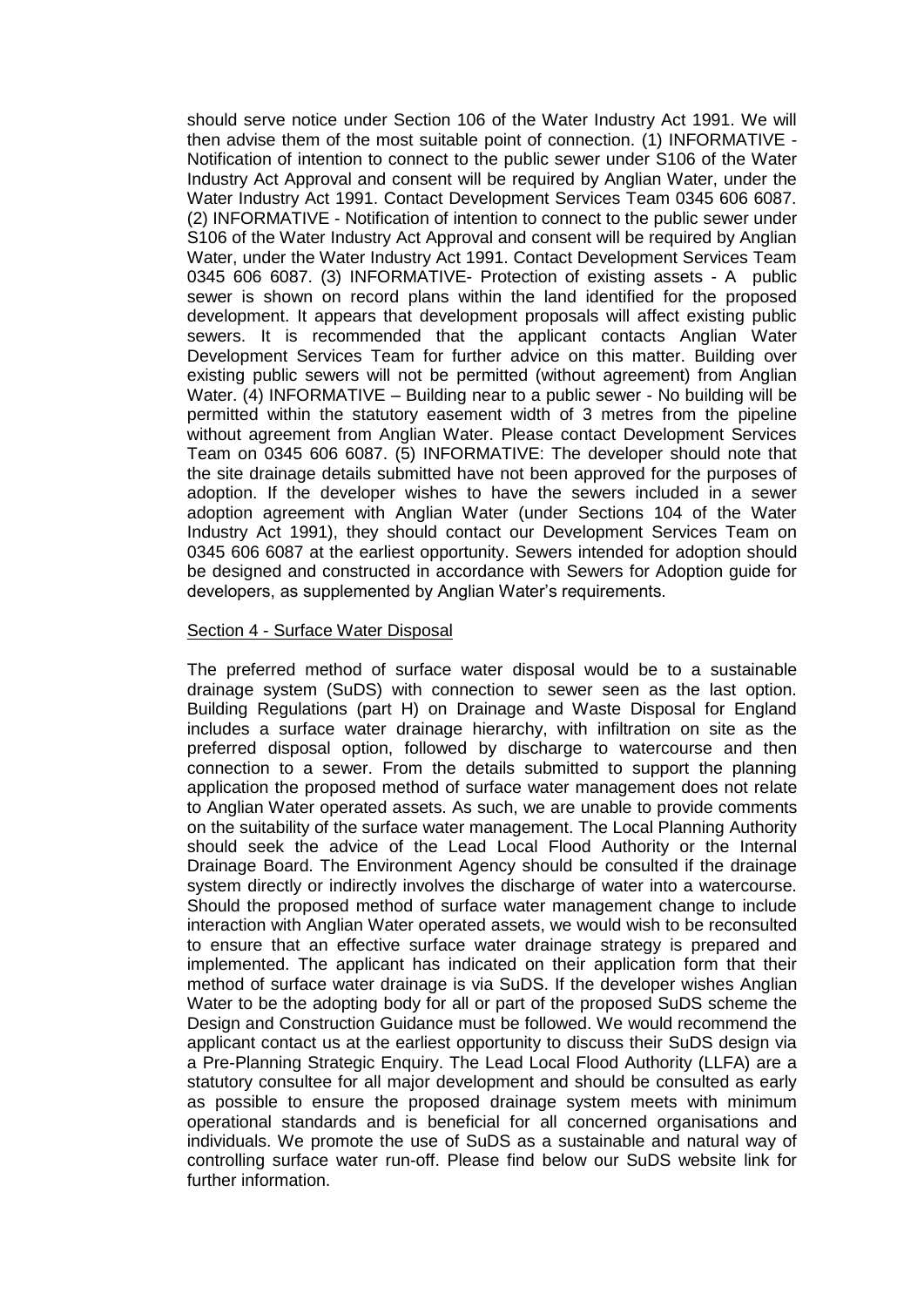https://www.anglianwater.co.uk/developers/drainage-services/sustainabledrainage-systems/

## **UK Power Networks**

7.10 The Plan is an extract from our mains records of the proposed work area enclosed for your guidance. This plan only shows the cables and overhead lines owned by UK Power Networks. Please note that privately owned electricity cables or ones owned by other Independent Network. Operators may be present in this area and information regarding those cables needs to be requested from the owners.

## **Gigaclear Ltd**

7.11 We acknowledge with thanks your request for information on the location of our assets. Please find enclosed plan(s) showing the approximate position of our apparatus known to be in the vicinity of this site.

## **HSE**

7.12 The proposed development site which you have identified does not currently lie within the consultation distance (CD) of a major hazard site or major accident hazard pipeline; therefore at present HSE does not need to be consulted on any developments on this site. However, should there be a delay submitting a planning application for the proposed development on this site, you may wish to approach HSE again to ensure that there have been no changes to CDs in this area in the intervening period.

#### **Essex Police**

7.13 UDC Local Plan Policy GEN2 - Design (d) states" It helps reduce the potential for crime". Whilst there are no apparent concerns with the layout to comment further we would require the finer detail such as the proposed lighting, boundary treatments and physical security measures. We would welcome the opportunity to consult on this development to assist the developer demonstrate their compliance with this policy by achieving a Secured by Design Homes award. An SBD award is only achieved by compliance with the requirements of the relevant Design Guide ensuring that risk commensurate security is built into each property and the development as a whole.

## **UDC Landscape Officer**

7.14 I have reviewed the submitted Landscape Visual impact Assessment (LVIA) and the revised proposed site layout and consider that the proposed development by reason of its scale, its siting on sloping land falling towards Brick Kiln Lane behind Pound Gate and the proposed boundary landscaping measures shown for the site's eastern flank boundary would not have a significantly adverse impact on the local rural landscape at this greenfield location. I do not therefore have any landscaping objections to the proposal.

## **UDC Principal Urban Design Officer**

7.15 (revised comments following revised site layout plan received)

Some of my original comments regarding Building for a Healthy Life still stand,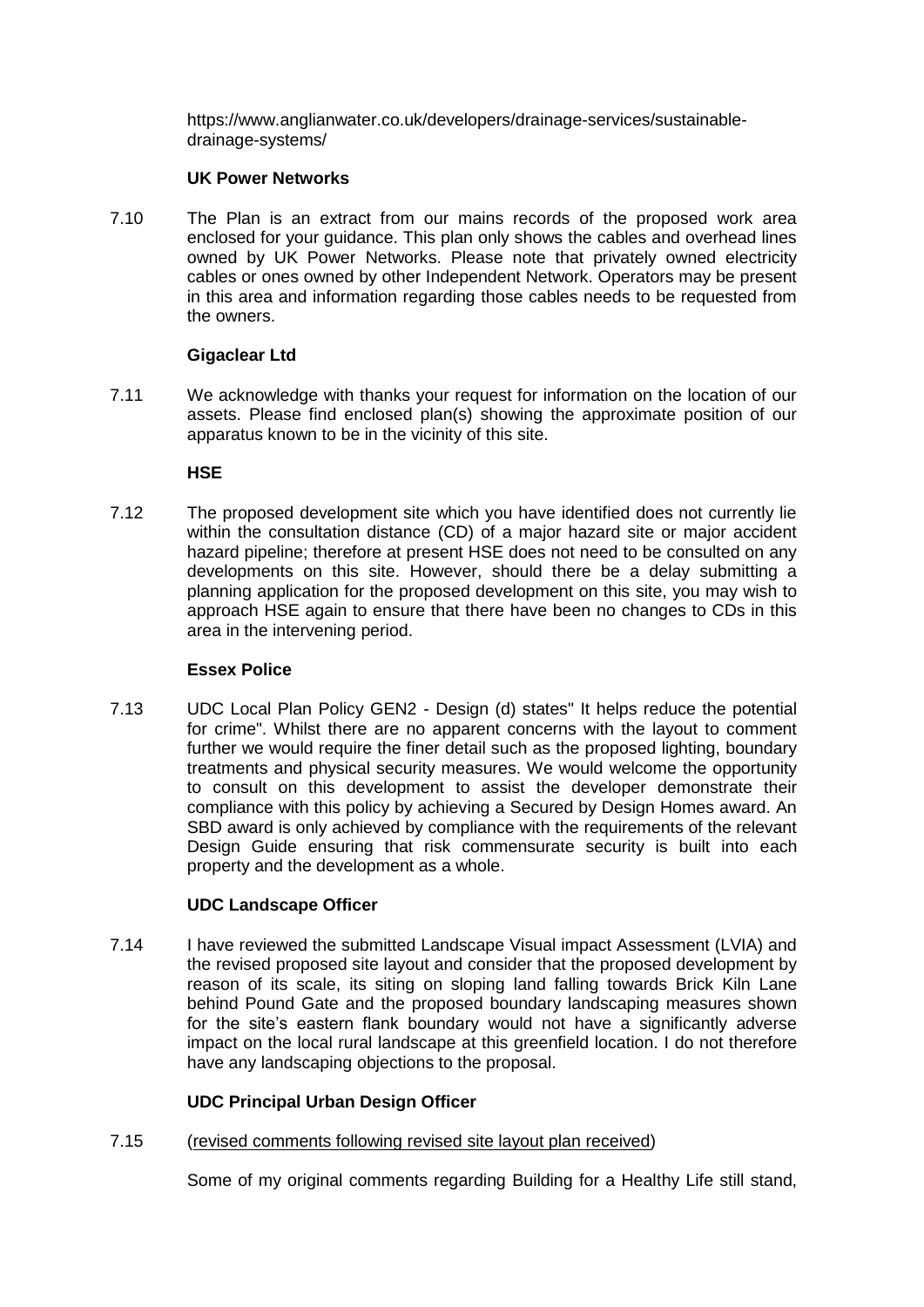but the general principles of the housing layout have now been greatly improved. This is particularly the case for the public open space which is now overlooked by dwellings on most sides rather than being on the outside. There is an apparent logic in positioning the open space to the edge of the scheme as shown as it has greater potential to be used by existing communities as well as the new residents of the scheme. Contributions to greater pedestrian accessibility over the Stebbing High Street would improve this further. Overall, the layout revisions made have moved the scheme in the right direction in terms legibility and sense of place. The inclusion of a central 'boulevard' works well as this would make for a pleasant walking route and it also fits in with the 'boulevard' approach from the EDG.

#### **UDC Housing Enabling Officer**

7.16 The delivery of affordable housing is one of the Councils' corporate priorities and will be negotiated on all sites for housing. The Councils policy requires 40% on all schemes over 0.5 ha or 15 or more units.

> The affordable housing provision on this site will attract the 40% policy requirement as the site is for 60 units. This amounts to 24 affordable housing units and it is expected that these properties will be delivered by one of the Council's preferred Registered Providers.

> It is also the Councils' policy to require 5% of the whole scheme to be delivered as fully wheelchair accessible (building regulations, Part M, Category 3 homes) as well as 5% of all units to be bungalows. The application proposes 10 bungalows, including 2 affordable units, and this number of bungalows is welcomed.

> The mix and tenure split of the affordable properties as proposed within the application is fine and would assist towards meeting the housing need of the district.

## **UDC Environmental Health Officer**

#### 7.17 Response Summary

Thank you for your consultation on the above planning application. I have reviewed the details and information provided and make the following comments.

#### Noise

The application site outside transportation noise significance contours, it is therefore considered that traditional construction design will offer suitable mitigation to control internal noise within guideline levels and that external amenity noise will be below maximum threshold guidance limits.

#### Air Quality

The site is outside the Air Quality Management Zone and the threshold unit numbers to require a AQ Assessment. I note that electric vehicle charging points are proposed and this can be secured through planning consent conditions.

#### Contaminated Land

The Phase 1 Geo-Environmental Desk Study and Preliminary Risk Assessment submitted by Brown to Green ref 2545/Rpt 1v2 dated June 2021 concludes.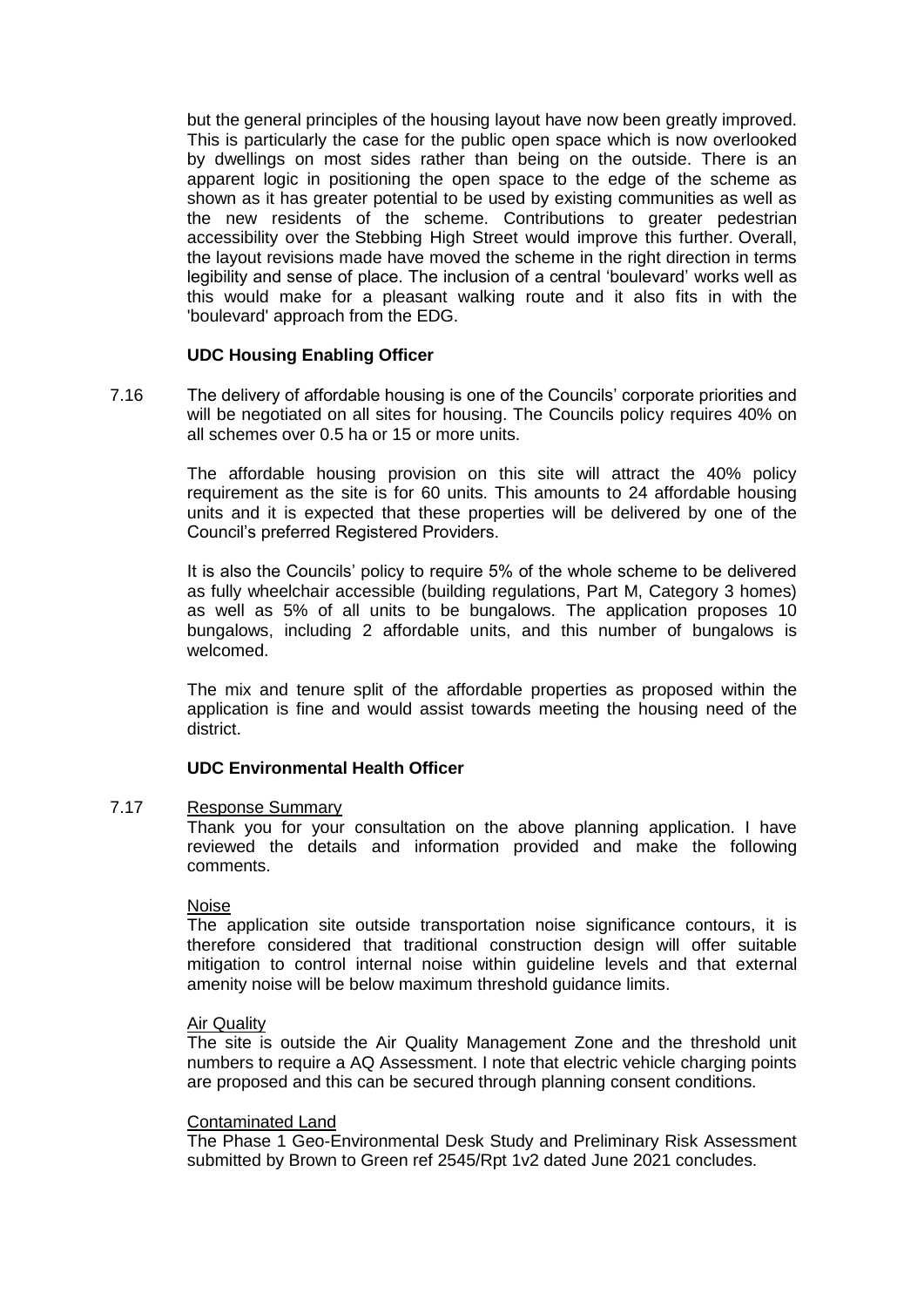*Based on the findings of the Phase 1 Desk Study and preliminary risk assessment, it is concluded that the redevelopment of the site as residential would not introduce active pollution pathways to the identified sources of contamination. From the assessment it is considered that contamination will not pose an unacceptable level of risk to the identified receptors.* 

*Based on the findings of the Phase 1 Desk Study and Contaminated Land Assessment no recommendations have been made for further site investigation or remediation.* 

I have no objection to the methodology or the outcome of the assessment report as it is considered that the land contamination risk is low. A watching brief condition, however, is recommended to ensure any discovered land contamination is immediately reported to the LPA.

#### **Construction**

Noise and dust from the construction phase of the development has potential to cause adverse impacts and therefore a construction management plan condition is recommended.

I therefore have no objection to the application.

## **Stebbing Parish Council**

#### 7.18 **Object**:

#### *History:*

In October 2019 this Parish Council did not object to the applicant's plans for 2 residential dwellings (UTT/19/2342/FUL) on a site which is now proposed as the access to 60 dwellings. We previously voiced serious concern regarding entry/exit, it being directly opposite the narrow road to >50 houses in Garden Fields. The now proposed construction of a mini roundabout is too tight to accommodate the traffic flow servicing total 120+ houses. Further problems too numerous to list here will occur at the lower junction with The Downs.

## *UDC Local Plan & Stebbing Neighbourhood Plan:*

It is accepted that the Uttlesford Local Plan is now considerably out-of-date, but it remains the current Development Plan and Stabbing's Neighbourhood Plan (SNP) has reached Regulation 16 stage. SNP's Vision, Core Objectives and Policies have been informed and shaped by national and local policy guidance and reflect the overwhelming and clear wishes of our Community. The key issues of major importance to residents are the need to protect and enhance the landscape and heritage of the Parish, and to acknowledge that some limited, small scale growth is required to meet local housing needs, with particular emphasis on organic growth, not large estates. The Plan allocates six housing sites with capacity for between 14 to 20 homes. In addition, there are existing committed sites of at least 60 homes, 30 of which are already built. Only a few months ago, UDC confirmed a requirement for Stebbing to be 25 dwellings between 2019 and 2033. The housing proposals in the SNP and the fact that it provides for a supply of housing which more than meets the indicative UDC housing requirements, paragraph 14b of the NPPF is satisfied.

#### *Sustainability:*

Traffic problems: Stebbing High Street and Village Centre already experience severe congestion and other safety issues due to traffic delivering goods,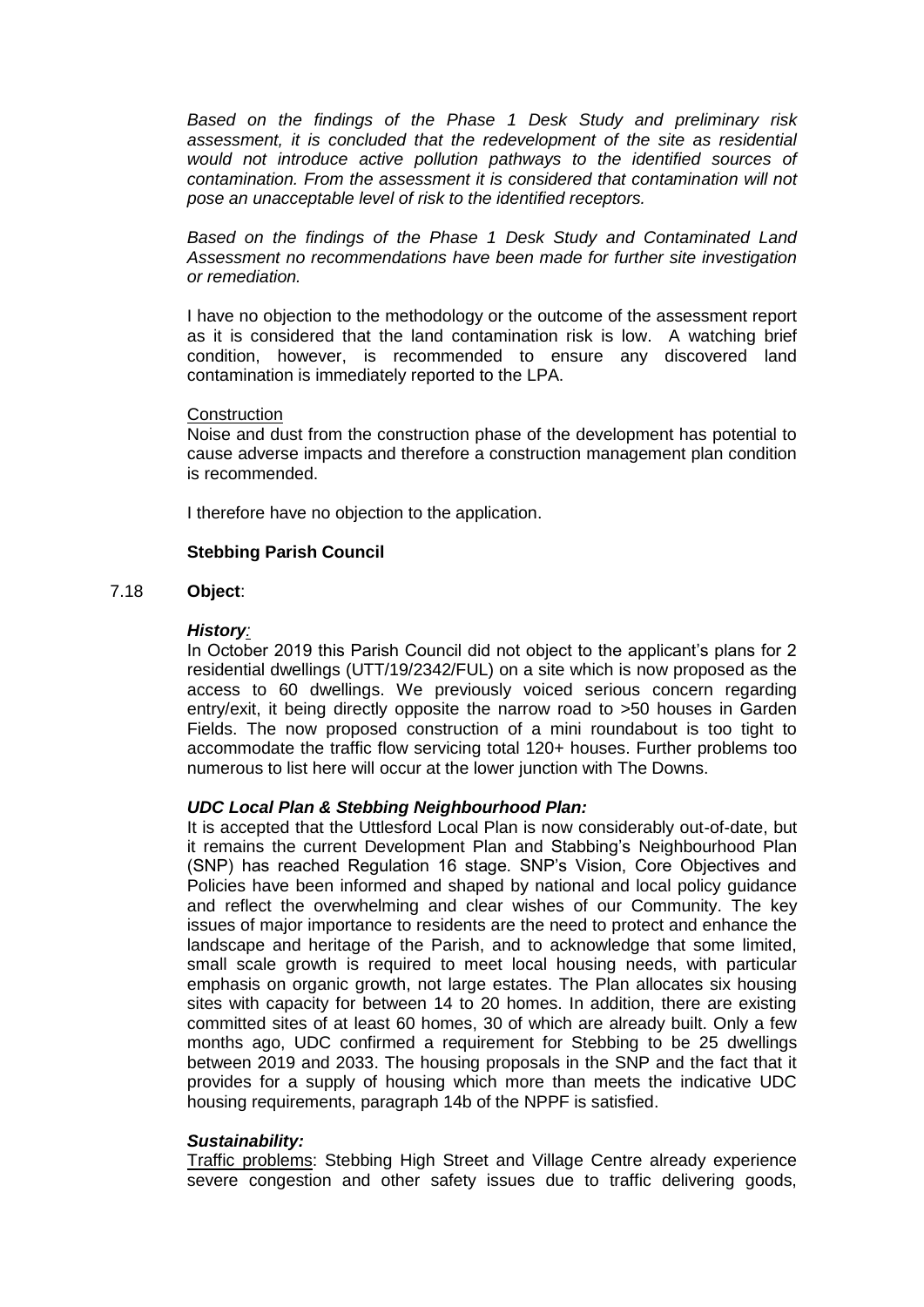passing through, visiting the community shop, church, public house and school, by car. Very few homes in the Conservation area & historic part of the village High St have on-site parking facilities and consequently residents have no choice but to park on-street. This would be exacerbated by additional traffic generated by the development.

#### *Increasing traffic flow beyond sustainability.*

Stebbing High Street, The Downs, Bran End, Church End and Stebbing Green cannot cope with this level of traffic. We have asked for approval of a traffic calming scheme on the High Street and we wait to learn of the feasibility and costings from Essex Highways. We consider our proposed traffic calming scheme to be an essential priority before any building could commence. *Section 106\*1*

*Local economy:* This application does nothing to enhance the local economy. No local jobs will be created. Instead, traffic flow will be markedly increased as the residents would need to commute to their employment, doing nothing to improve carbon emissions etc. There are no proposals to improve the infrastructure of Stebbing other than an offer of land directly behind the school for parking. This parcel of land has no direct access from the street and is no use unless the landowner builds still more houses at a future date and creates such an access!

**Social support:** The village school has total capacity of 220 pupils. It currently has 180 approx. and cannot accommodate a further 100 odd children. The nearest GP surgeries are 4 miles away and both practice lists are currently closed. It is impossible to attend GP, dental, optician, pharmaceutical, legal, banking, and other services without using a car. There are no support services for Mental Health issues at hand. The village has one pub and the church. The community shop is forced to close intermittently when volunteers are not available and is unable to carry stock to support family shopping needs.

#### *Social Housing: Letter from UDC Housing Enabling Officer*

The application promises 40% affordable/social housing. How can car ownership be guaranteed for these residents? We have experienced the sad plight of a young parent 'stranded' here, unable to access medical help or other services, shops, etc and it fell to the community to support her. Whilst we lend a hand willingly, it is not the Community's role, nor duty to support 'dumped' tenants to fill Developers' pockets and satisfy Local Government figures. We take serious issue with the Housing Enabling & Development Officer's words *"The mix and tenure split of the affordable properties ….. is fine and would assist towards meeting the housing need of the district"* 

## *Facilities : Children's play area*

The plan shows a Children's Play Area. It is woefully inadequate to serve an estate of 60 houses when there could be around 100 children in residence. Families will naturally, use the play equipment at the Mill Lane Field, where most of the apparatus is over 60yrs old. To cope with the reasonable needs of families moving into Stebbing and those already here, this would need to be replaced. *Section 106\*2*

## *Travel:*

From the application, we refer to INGENT Consulting Engineers Transport Assessment for Land to the East of Brick Kiln Lane and North of Pound Gate, Stebbing, Essex, CM6 3RH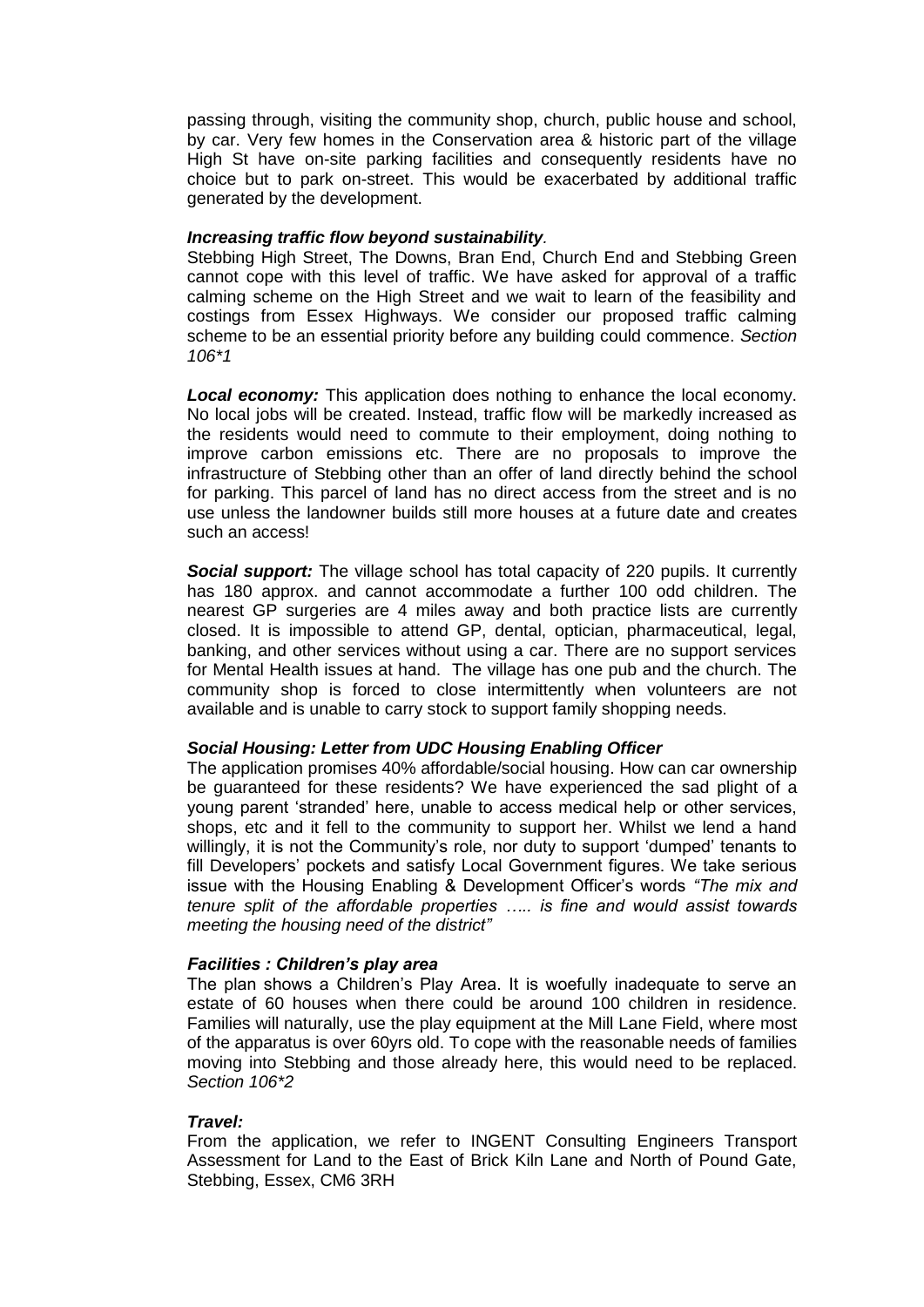Quote from report: Pedestrian Provision:

*2.8 Walking offers a realistic option for the journey to work or study for many and is generally considered a viable travel.* 

*2.11 A Public Rights of Way PROW ID 46/42 and ID 46/14 are designated by ECC through Garden Fields and east of the Site along Clay Lane providing alternate pedestrian routes around the Stebbing area and surrounding villages.* 

*2.14 Cycle use is considered a feasible means of transport over short to medium distances, typically for journeys less than five kilometres* 

2.16 NCN route 16 is accessible via mainly unclassified country roads north of *the village Felstead, 5km (18-minute cycle ride) south of the Site and traverses between Bishop Stortford and Braintree providing further links to NCN routes 1 and 13.* 

*2.17 NCN route 16 commences at the intersection with Route 13 at Birchanger near Stansted and heads south-east along bridle paths to join an off-road disused railway path known as the 'Flitch Way'. 2.18 The Flitch Way navigates along the northern edge of the ancient royal hunting ground* 

*2.21 The Site has connectivity to the local and national cycle network and although a dedicated on-road cycle lane is not present, it is foreseen cycle traffic will use the existing highway network, with its low-traffic environment.* 

This assessment is complete nonsense and totally unrealistic. Journeys in and out of Stebbing are made by car. The vast majority carrying one person.

#### *Quote from report: Local Services and Facilities*

*2.28 To minimise car journeys and promote sustainable travel, key services and facilities should exist within walking/cycling distance of a residential development site. According to guidelines issued by the Institute of Highways and Transportation, around 800 metres is within a sensible walking distance to local amenities and offers the greatest potential to replace car trips less than 2km. With regards to cycling, the relevant guidance states that cycling has the potential to substitute car journeys under 5km. For this assessment, distances of 800m, 2km and 5km have been used for walking and cycling accessibility, respectively. 2.29 Services within walking and/or cycling distance of a residential development.* 

*2.32 Table 2 demonstrates shows whilst a small number of facilities in the village are accessible by walking or cycling, services over 5 km from the Site reachable by bus. With two bus services available in the morning and afternoon weekday and Saturday, it is likely Site residents will use bus travel as a mode of transport to visit facilities in neighbouring towns if a private car is not an available option. 2.33 With most facilities available outside Stebbing and limited direct bus services available, it is expected the higher end of trips generated by the proposed Site will be by private car.* 

The only realistic sentence in this section is the last one. All trips will be by private car. Stebbing's bus services are limited. There is no direct bus service to Dunmow, nor Braintree. During term time, school buses operate early morning and late afternoon, otherwise there is a twice daily service to Chelmsford/Wethersfield, but we would add that as the bus meanders in a very indirect route from Weathersfield to Chelmsford covering the same ground twice in some cases, it is not the sort of service someone would use if they had an alternative. It also takes an inordinate amount of time.

This assessment was obviously done by someone who has not experienced the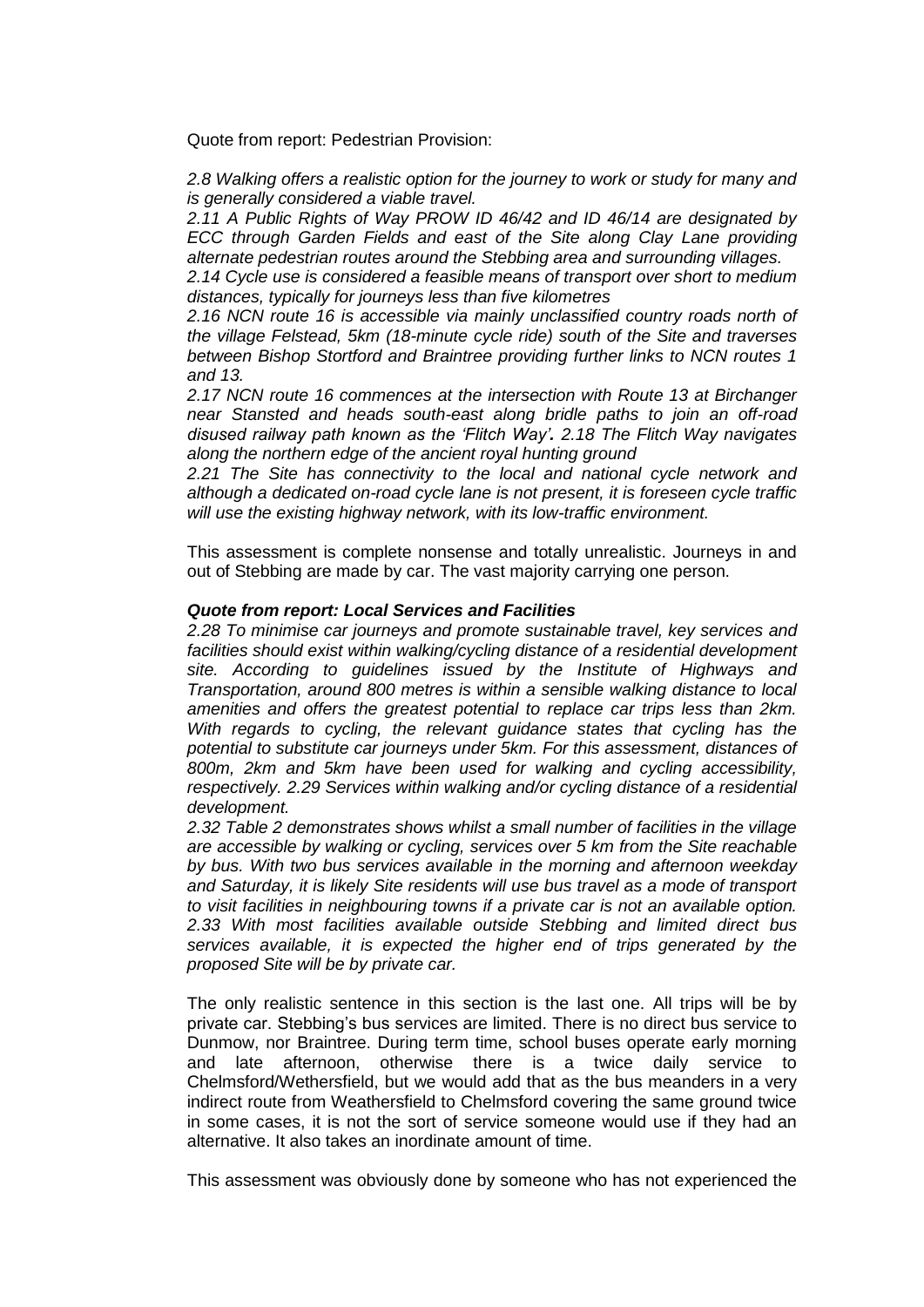roads around Stebbing. Cycling on any of the roads into the village is excessively dangerous. There are no pavements and the sides of the road are worn away so there is no refuge.

*Much is made of the Flitch Way* It is 2 miles at the nearest joining point and can be impassable with ruts and water in wet weather it is wholly ridiculous to suggest this as a solution for Stebbing. All services are outside the suggested 5k cycling distance. The scheme offers no solutions in terms of mitigating the development regarding transport issues it is unsustainable in every sense which proves unhelpful for almost all journeys.

Stebbing village operates its own mini-bus service once a week. Run by volunteers to assist those who do not have a car. The bus is old and needs replacing. Greater demand from increased numbers of residents, would mean we could not rely on volunteers and a paid driver would need to be employed. *Section 106\*3* 

#### *NPPF:*

Quote from report: National Planning Policy Framework - February 2019 (NPPF**)**  3.2 The Ministry of Housing, Communities & Local Government formed the National Planning Policy Framework (NPPF) and advises the Government's planning policies for England and their application. The document provides a framework within which locally-prepared plans for housing and other development can be produced.

3.3 Paragraph 102 states: - 'Transport issues should be considered from the earliest stages of plan-making and development proposals, so that: a) the potential impacts of development on transport networks can be addressed; b) opportunities from existing or proposed transport infrastructure, and changing transport technology and usage, are realised – for example in relation to the scale, location or density of development that can be accommodated; c) opportunities to promote walking, cycling and public transport use are identified and pursued; d) the environmental impacts of traffic and transport infrastructure can be identified, assessed, and taken into account – including appropriate opportunities for avoiding and mitigating any adverse effects, and for net environmental gains; and e) patterns of movement, streets, parking and other transport considerations are integral to the design of schemes and contribute to making high quality places.'

3.4 Paragraph 103 states: - 'Significant development should be focused on locations which are or can be made sustainable, through limiting the need to travel and offering a genuine choice of transport modes. This can help to reduce congestion and emissions, and improve air quality and public health. However, opportunities to maximise sustainable transport solutions will vary between urban and rural areas, and this should be taken into account in both plan-making and decision-making.

3.7 Paragraph 111 also states: - 'All developments that will generate significant amounts of movement should be required to provide a travel plan, and the application should be supported by a transport statement or transport assessment so that the likely impacts of the proposal can be assessed.'

Stebbing Parish Council considers the above Transport Assessment to be severely lacking in practical, common sense. It is clear all 60 houses will depend heavily for all transport needs on car use, as do current residents. This development, should it be approved, will increase traffic by min 120 -180 domestic cars, approximately 50 – 90 other traffic deliveries of supermarket shopping, internet purchases, takeaway deliveries, social visiting etc per day.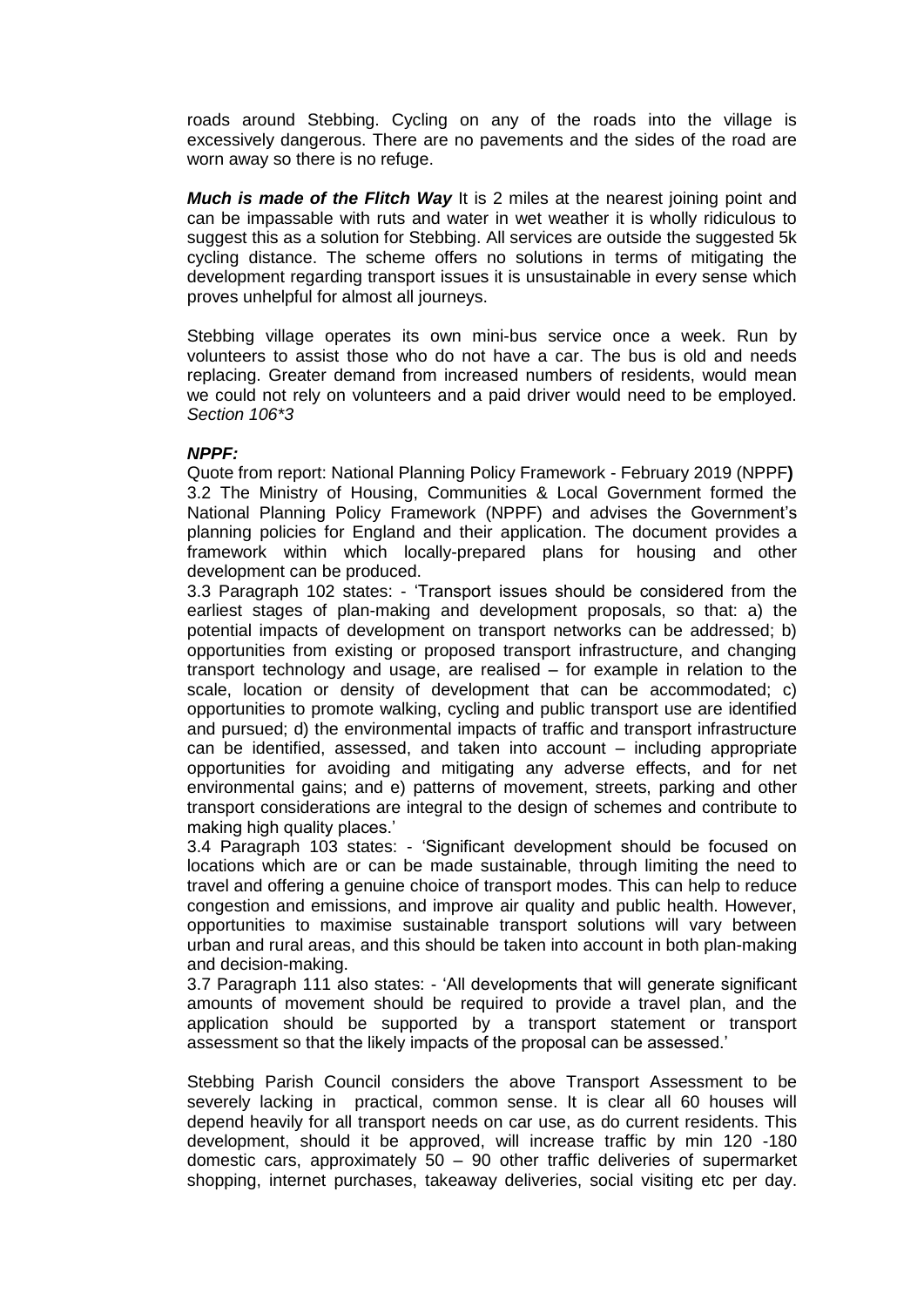Increasing traffic flow beyond sustainability. Stebbing High Street, The Downs, Bran End, Church End, Stebbing Green cannot cope with this level of traffic. We have asked for approval of a traffic calming scheme through the High St and we await costings from Essex Highways. We consider our proposed traffic calming scheme to be an essential priority.

## **8.0 REPRESENTATIONS**

- 8.1 Representations have been received from neighbouring residents and the following observations have been made:
	- Proposed development would have a detrimental impact on the local rural setting
	- Loss of greenfield site
	- Loss of agricultural land
	- Impact on wildlife
	- Development of 60 dwellings would be incompatible with the size of the existing settlement.
	- Contrary to emerging Stebbing Neighbourhood Plan
	- Stebbing is not a sustainable settlement
	- Infrequent bus service through the village
	- Stebbing Primary School is already over subscribed
	- Impact on existing healthcare provision
	- The proposal would cause traffic problems at entrance of Pound Gate at The Downs
	- Drainage issues

## **9. POLICIES**

## 9.1 **National Policies**

National Planning Policy Framework (NPPF) (rev. July 2021)

## 9.2 **Uttlesford District Local Plan (adopted 2005)**

Policy S7 – The Countryside Policy ENV5 – Protection of agricultural land Policy H1 – Housing development Policy H9 – Affordable Housing Policy H10 – Housing Mix Policy GEN1 – Access Policy GEN2 – Design Policy GEN3 – Flood Protection Policy GEN4 – Good Neighbourliness Policy GEN6 – Infrastructure Provision to Support Development Policy GEN7 – Nature Conservation Policy GEN8 – Vehicle Parking Standards

## 9.3 **Supplementary Planning Guidance**

UDC Supplementary Planning Guidance – 'Accessible Homes and Playspace'

## 9.4 **Other material planning considerations**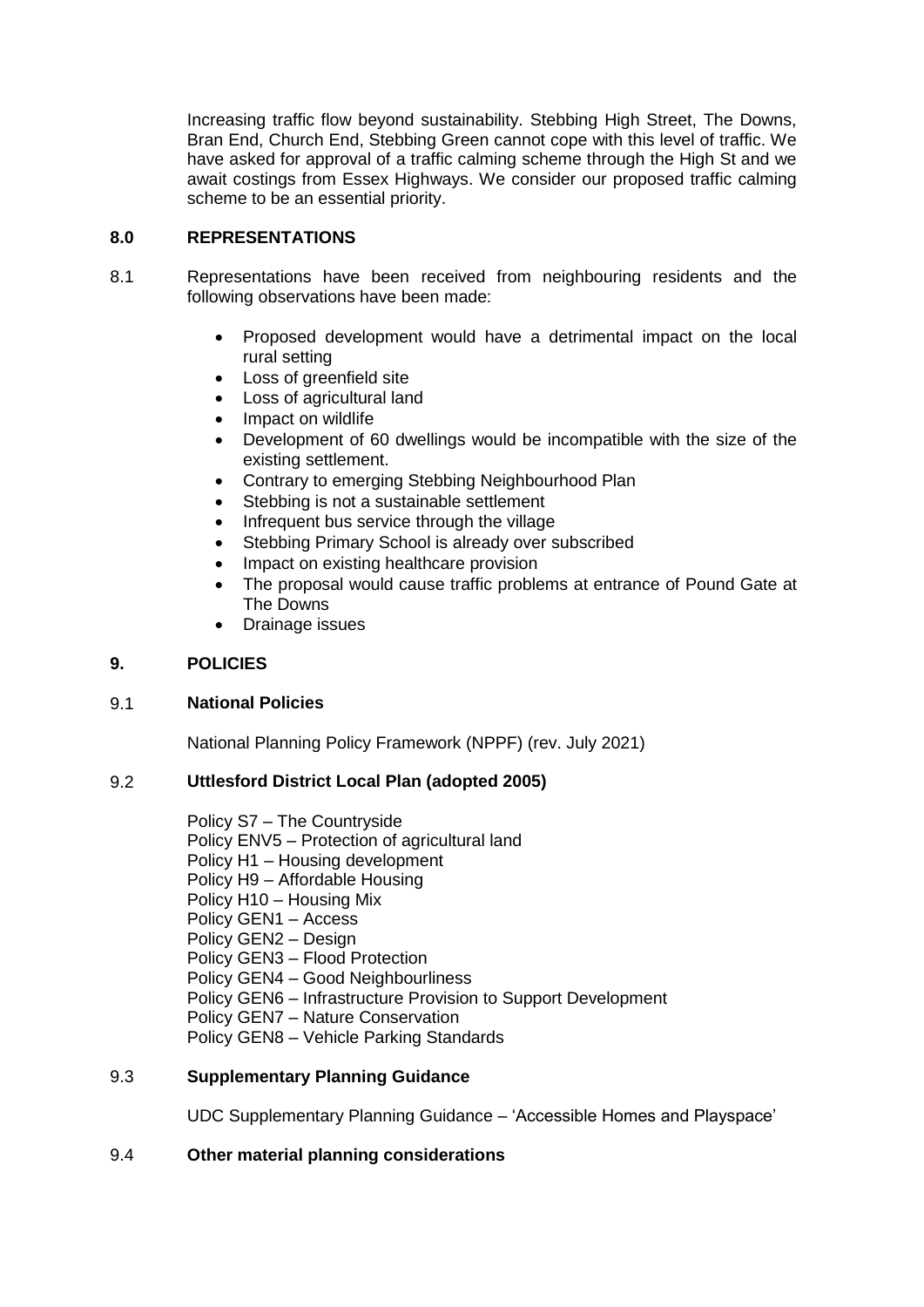Essex Design Guide ECC Parking Standards – Design and Good Practice (September 2009) UDC Parking Standards (February 2013) Interim Climate Change Planning Policy (Uttlesford District Council, 2021)

## **10 CONSIDERATION AND ASSESSMENT**

The issues to consider in the determination of this detailed application are as follows:

- **A Principle of development (sustainability, farmland protection, countryside protection, drainage, 5YHLS, S106 infrastructure provision, Stebbing Neighbourhood Plan status) NPPF, Policies S7, ENV5, H1, GEN3 and GEN6 – ULP);**
- **B Access considerations (Policies GEN1, GEN6 – ULP);**
- **C Design (Policy GEN2 – ULP);**
- **D Housing mix (SMHA, Policy H10 – ULP);**
- **E Affordable Housing (Policy H9 – ULP);**
- **F Impact on residential amenity (Policy GEN2 – ULP);**
- **G Impact upon protected/priority species (Policy GEN7 – ULP).**
- **A Principle of development (NPPF, Policies S7, ENV5, H1, GEN3 and GEN6 – ULP)**
- 10.1 The site lies outside development limits as shown on the Proposals Map for the adopted Local Plan. As such, the proposed development would be contrary to Policy S7 of the adopted LP which states that the countryside will be protected for its own sake and that planning permission will only be given for development that needs to take place there or is appropriate to a rural area. This includes new building. The policy adds that development will only be permitted if its appearance protects or enhances the particular character of the part of the countryside within which it is set or there are special reasons why the development in the form proposed needs to be there. Policy S7 has been found to be partially consistent with the provisions of the NPPF following an independent review of the adopted Local Plan's consistency with the NPPF in terms of its policies (Ann Skippers) where the NPPF adopts a more proactive stance towards housebuilding in the rural areas to promote housing growth providing that a presumption in favour of sustainable development can be demonstrated compared to Policy S7 which takes a more protectionist stance towards development in the countryside.
- 10.2 The NPPF as revised (July 2021) has a presumption in favour of sustainable development and identifies three key objectives in achieving this aim, namely economic, social and environmental. Paragraph 11 of the NPPF (as revised) advises that planning permission should be granted for development proposals without delay unless 11.(i) the application of policies contained within the Framework that protect areas or assets of particular importance provides a clear reason for refusing the development proposed or 11.(ii) any adverse effects of doing so would significantly and demonstrably outweigh the benefits when assessed against the policies within the framework taken as a whole.
- 10.3 The site is not designated as a SSSI or comprises one of the other assets of particular importance as listed under paragraph 11(i). The site comprises an arable field comprising 2.93 ha and would though involve the loss of Grade 2 arable agricultural land. Whilst the loss of this arable farmland from active food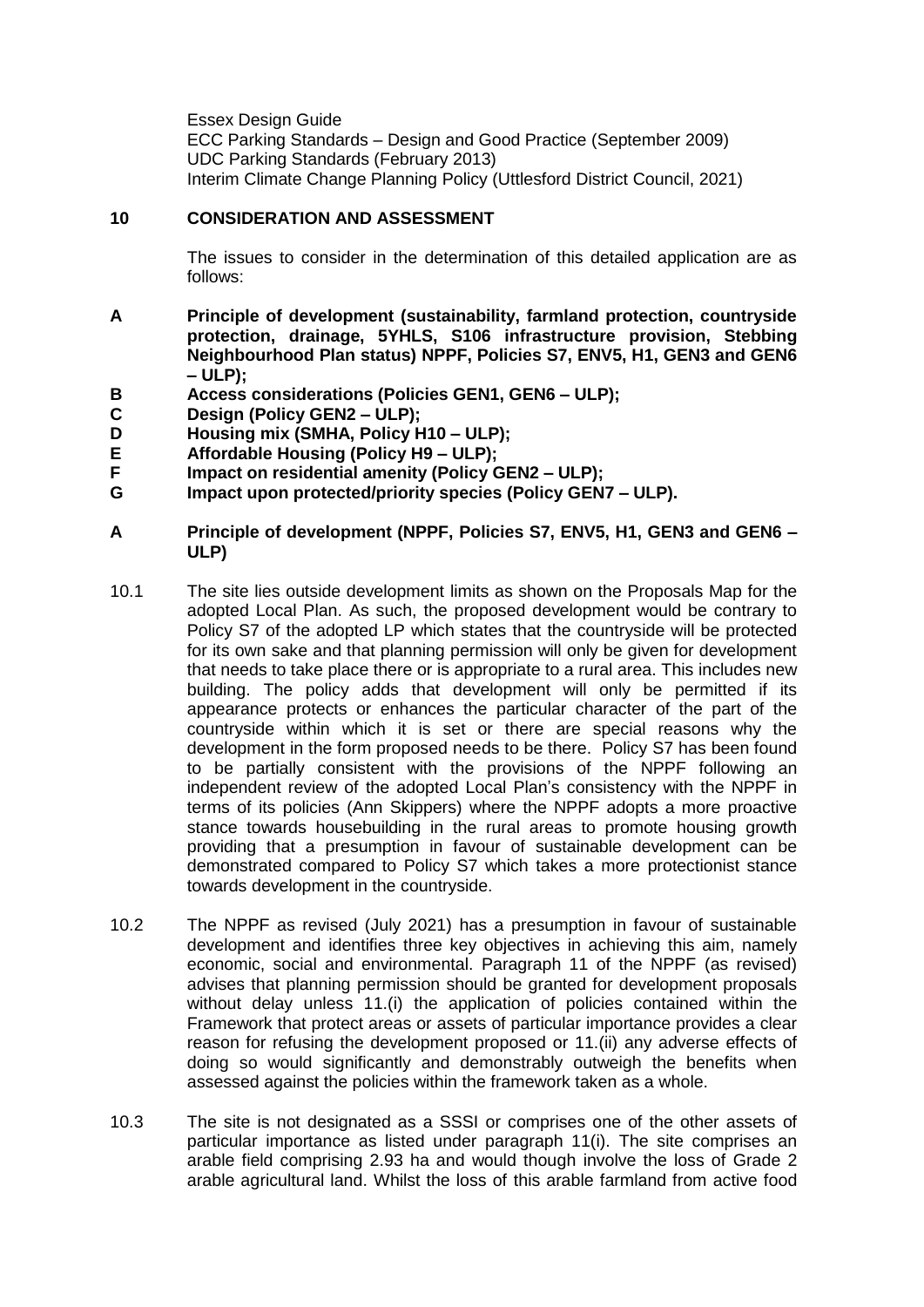production would be regrettable in terms of food security, it is considered nonetheless that what is a comparatively small area of arable farmland compared to the wider surrounding arable agricultural landscape would not be significant and no objections are therefore raised to the removal of the site from farming under Policy ENV5 of the adopted LP.

- 10.4 The economic benefits of providing 60 dwellings as a single freestanding midsized development scheme within Stebbing village would help sustain the future local economy of the village, albeit it is recognised that at present there is only a community village shop and a public house, whilst at the same time it would provide temporary employment during the construction process. For these reasons, the economic objective of the NPPF would be met.
- 10.5 The proposed development as a 60 dwelling scheme would undoubtedly have an impact on local services and facilities, most notably on matters such as the Stebbing Primary School pupil roll and local healthcare provision. However, the applicant has agreed to make s106 financial contributions to help offset the social impacts of the proposal, including making contributions to education and healthcare and also to public transport improvements for the village (see further commentary below). It is therefore considered that these measures would help to meet the social objective of the NPPF.
- 10.6 The site can be viewed from higher ground to the north along Clay Lane, which is a public right of way, whilst the site is framed along its northern and western boundaries by substantial vegetation/tree lines. The existing Pound Gate development stands to the immediate south, whilst the new development comprises Ploughmans Way and Ploughmans Reach stand onto the eastern flank of Garden Fields. The effect of these opposing boundaries is such that the proposal site is contained in terms of its localised landscape setting. A Landscape Visual Impact Assessment has been submitted for the application which concludes that the visual impacts of the development would not be significant or demonstrable given the site's protected localised setting at the lowest end of the field, the emphasis of bungalows for the eastern end of the site which would reduce the visual impact and also the soft boundary treatment which would be proposed along the eastern boundary of the development site. The Council's Landscape Officer has viewed the submitted LVIA and has commented that he is unable to object to the proposal on landscape impact grounds. It is considered from this assessment therefore that the environmental objective of the NPPF is met.
- 10.7 In light of the aforementioned analysis, it is considered that the proposal would amount to a presumption in favour of sustainable development when assessed against the NPPF in terms of its economic, social and environmental objectives whereby the tilted planning balance is engaged in accordance with paragraph 11 of the NPPF.
- 10.8 The site is shown to be located within Flood Zone 1 of the Environment Agency's flood risk map which represents the lowest risk of fluvial flooding whereupon there are no rivers within the immediate vicinity of the site. The application is supported by a Flood Risk Assessment and proposed drainage strategy which has assessed the level of surface water flood risk from the proposed development at the site itself and to surrounding land. The site has been found to have good filtration and as such the private soakaways and underground attenuation crates proposed for the proposed SuDS scheme would be able to discharge the surface water generated from the development safely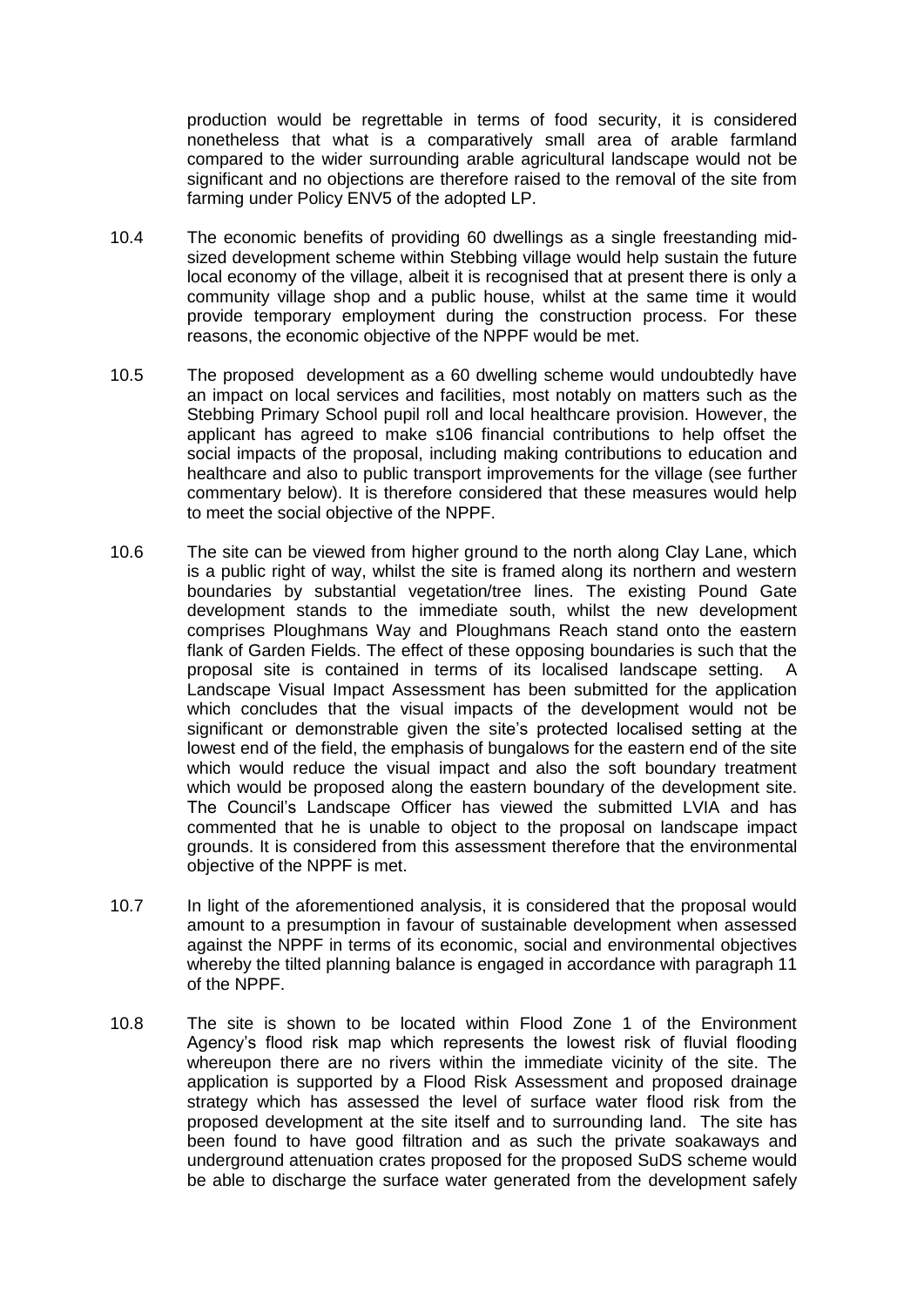into the ground whereby the underground crates would provide the opportunity for proposed swales as a site layout feature to be landscaped rather than to be deep engineered basins, notwithstanding that these should not be included within any direct public open space areas. In this respect the extracted wording from the submitted FRA states that, *"Surface water is continued and mitigated entirely within the site. Significant reduction in the rate and volume of surface water runoff in storm events up to and including the 1 in 100 year + 40% event is achieved by the development."*

- 10.9 The submitted FRA and proposed drainage strategy have been examined by the Local Lead Flood Authority who have stated that they have found the scheme to be acceptable from a drainage perspective with advisories. As such, no drainage objections are raised under Policy GEN3 of the adopted LP.
- 10.10 Consideration has been given to the emerging and now advanced status of the Stebbing Neighbourhood Plan and the weight which should be applied to it both in terms of the allocation of housing sites within the plan identified as being suitable for housing development and the submitted proposal the subject of the current housing application. The Plan allocates a small number of houses for the Plan area in mainly linear/infill form than the 60 dwellings proposed for the current application which is intended to provide for additional housing for the village for the neighbourhood plan period over and above housing developments which have already been either committed to or recently been built within the village such as at Ploughmans Reach. The greenfield site the subject of the current planning application is not included within these housing allocated sites. The proposal is therefore contrary to the Plan in its advanced stage whereby the Plan has been subject to external examination and found to be fit for purpose in terms of its identified housing aims and objectives.
- 10.11 It is understood that if the Examiner's Report recommends that the Plan should proceed to a local Referendum subject to minor modifications that Officers would recommend on 29 March 2022 that the plan proceeds to Referendum whereby the Plan with this recommendation would be reported to Full Council Meeting scheduled for 20 April 2022 when it would be anticipated that Full Council would 'make' the Neighbourhood Plan and set the local Referendum date for June 2022. The fact that the draft Neighbourhood Plan has now been a) through an examination recommending a Referendum and b) the LPA Cabinet are shortly to be asked to 'make' the Neighbourhood Plan and for it to proceed to Referendum are material considerations in the planning assessment of the submitted application proposal and appropriate weight must therefore be afforded to it where this weight is considered to be substantial. However, as it stands, the Plan cannot be afforded full weight as it has yet to be reported to Full Council to be ratified and has yet to be subject to a local referendum which, as previously stated, is scheduled for June 2022. Added to this, the proposal would provide 60 further dwellings against the District Council's current housing supply deficit, which currently stands at 3.52 years, albeit up from 3.11 years from the previous year's Housing Trajectory figure whereby this upwardly adjusted figure still remains below the 5 year housing land supply threshold with a 5% buffer as required by the NPPF and this also has to be seen as a material consideration to the proposal taken in the balance. It is therefore considered that the application proposal should be considered on its planning merits whereby detailed considerations are now discussed.

## **B Access considerations (Policies GEN1, GEN6 – ULP)**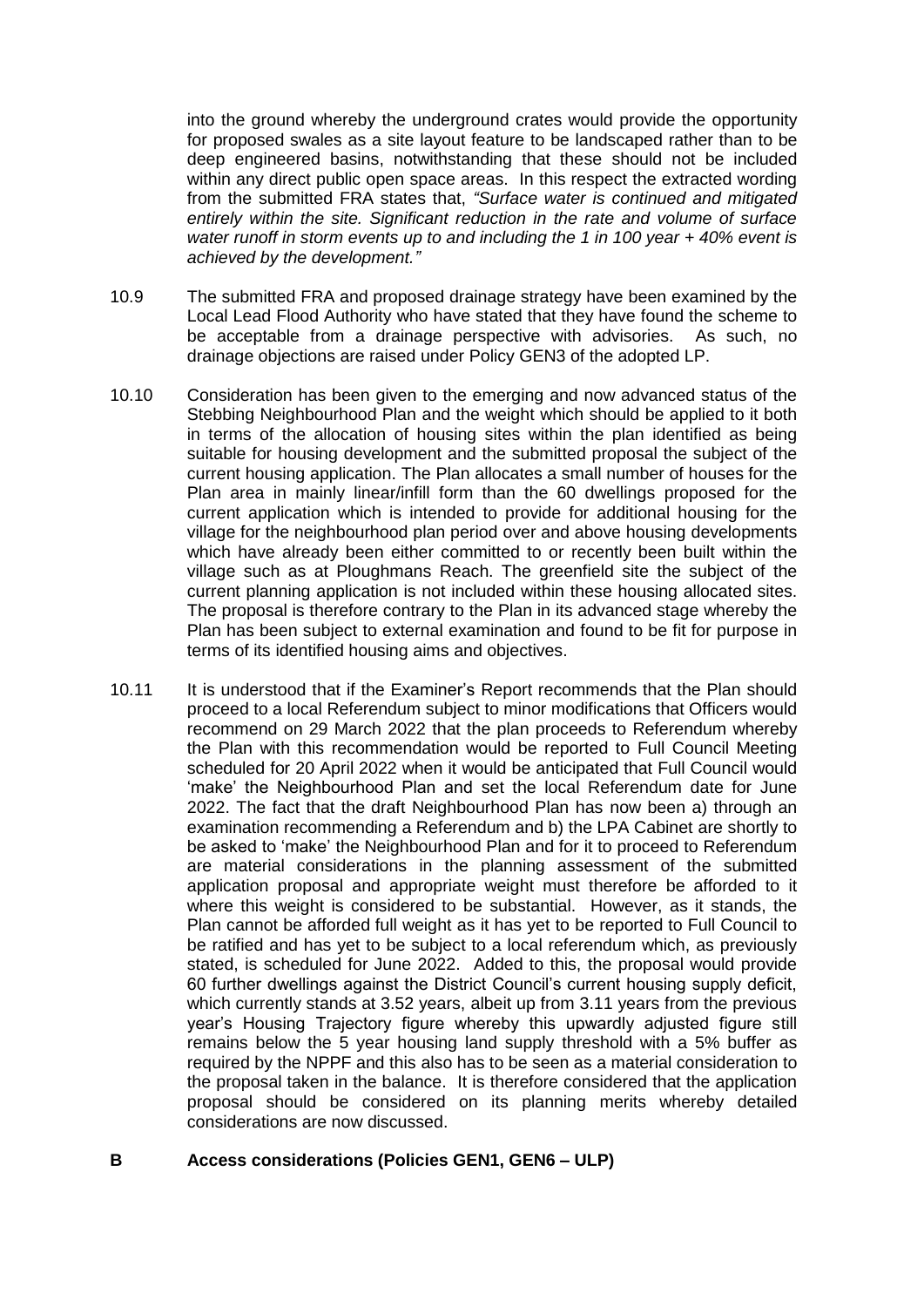- 10.12 The proposed development would require a new vehicular access to be taken from Pound Gate on its north side where planning permission has previously been granted for two dwellings. The development would require a new miniroundabout to be constructed at the junction of Pound Gate and Garden Fields whereby a 'boulevard' type estate road would lead off the roundabout into the proposed development. The housing layout would also include connecting permissive footpaths into the development from The Downs and from the east side of Ploughmans Way to connect to an existing public footpath network.
- 10.13 ECC highways have examined the highways aspect of this scheme in terms of highway safety and performance and have been involved in discussions with the applicant's highway engineers regarding the various technical aspects of the proposal, including safety audits for the proposed roundabout, and also discussions with the Council's Principal Urban Designer. Following this exercise, ECC Highways have advised in their formal consultation response that they do not have any highway objections to the scheme subject to appropriate highway conditions, including traffic calming measures (VAS), the provision of new bus stops on land within the highway verge along The Downs outside Pound Gate to improve public transport sustainability and also a S106 financial contribution to improve the bus service through Stebbing to link with Dunmow also in the interests of sustainability and also in the interest of modal shift whereby the current service is recognised as being deficient. The permissive footpaths shown traversing the southern end of the proposal site would help increase connectivity and permeability from/to the development from the west and south ends of the development.
- 10.14 The applicant has agreed to enter into a s106 agreement relating to the payment of a commuted sum for the aforementioned public transport improvements within the local area and connected to the site (£156,000 index linked) and also to the Parish Council's specific request for a dedicated community bus with bus driver for the parish to the sum of £110,000 where the following request has been made by Stebbing Parish Council in their representations to the current application:

*"Stebbing village runs its own mini-bus service manned by volunteers to assist those who do not have a car. The bus is old and needs replacing. Greater demand would mean we could not rely on volunteers and a paid driver would be employed. We wish to purchase a new bus at £40,000 plus £4,000 a year running costs for 5 years. £60,000 in total. As the bus is regulated by the local Traffic Commissioner on a non-profit making basis, a paid driver would have to be a professional with a PSA license. Using a self-employed professional driver for one day per week, is estimated @ £200 a day. £10,00 per year for 5 years £50,000 in total. £110,000 total cost".*

10.15 This volunteered s106 local infrastructure offer by the applicant is seen as welcomed in terms of meeting this requirement and therefore maintaining an essential local community service and should be taken into account when considering the s106 contributions agreed by the applicant in the round for this application proposal. No access objections are therefore raised to the proposal under Policies GEN1 and GEN6 of the adopted LP.

## **C Design (Policy GEN2 – ULP)**

10.16 The proposed layout comprises essentially a grid scheme with roads feeding to the side of a central spine road, including informal shared drives leading along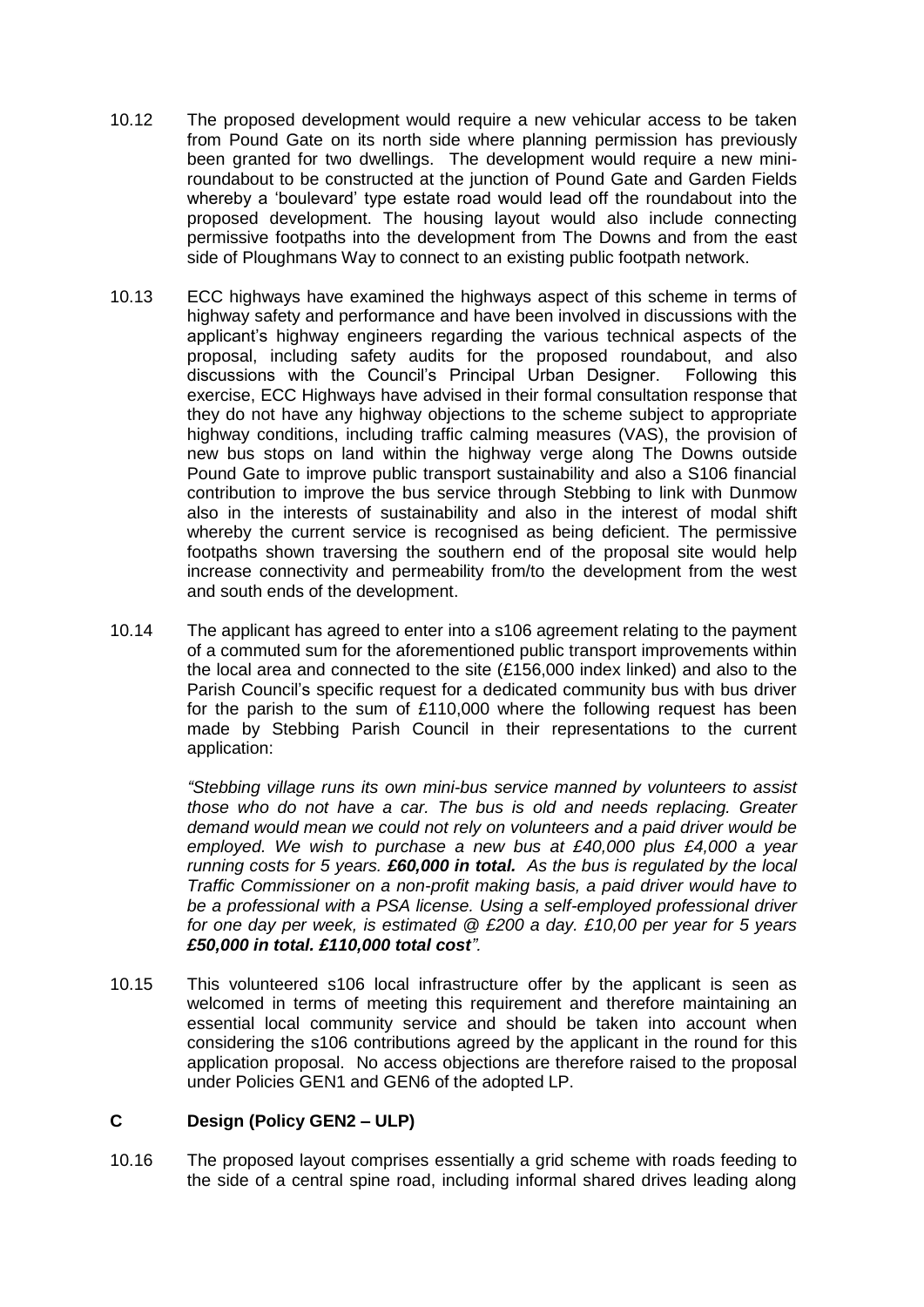the flanks of the development. The accommodation schedule for the proposed development is set out below where proposed private amenity areas and proposed number of parking spaces are shown against recommended/adopted standards.

| Plot             | No. of                  | <b>EDG</b> | <b>Proposed</b>  | <b>ECC</b>              | <b>Proposed</b>         |
|------------------|-------------------------|------------|------------------|-------------------------|-------------------------|
| No.              | bedrooms                | compliant  | private          | minimum                 | parking                 |
|                  |                         | private    | amenity          | <b>Parking</b>          | spaces                  |
|                  | <b>B=Bungalow</b>       | amenity    | area             | <b>Standards</b>        |                         |
|                  | <b>M=Maisonette</b>     | area       | (sqm)            |                         |                         |
|                  |                         | (sqm)      |                  |                         |                         |
|                  |                         |            |                  |                         |                         |
| 1                | 4                       | 100        | 180              | $\overline{2}$          | 4                       |
| $\overline{2}$   | $\overline{3}$          | 100        | 118              | $\overline{2}$          | $\overline{2}$          |
| $\overline{3}$   | 4                       | 100        | 210              | $\overline{2}$          | 4                       |
| $\overline{4}$   | $\overline{3}$          | 100        | 130              | $\overline{2}$          | $\overline{2}$          |
| 5                | 4                       | 100        | 240              | $\overline{2}$          | $\overline{4}$          |
| $\overline{6}$   | $\overline{4}$          | 100        | 240              | $\overline{2}$          | $\overline{4}$          |
| $\overline{7}$   | 3                       | 100        | 146              | $\overline{c}$          | $\overline{2}$          |
| 8                | $\overline{2}$          | 50         | 129              | $\overline{2}$          | $\overline{2}$          |
| $\boldsymbol{9}$ | $\overline{2}$          | 50         | 103              | $\overline{c}$          | $\overline{2}$          |
| 10               | $1 = B$                 | 50         | 143              | $\overline{1}$          | $\overline{2}$          |
| 11               | $\overline{2}$          | 50         | 119              | $\overline{2}$          | $\overline{2}$          |
| 12               | $\overline{2}$          | 50         | 122              | $\overline{2}$          | $\overline{2}$          |
| 13               | $1 = M$                 | 25         | 61               | $\mathbf 1$             | 1                       |
| 14               | $1 = M$                 | 25         | 138              | 1                       | 1                       |
| 15               | $\overline{3}$          | 100        | 160              | $\overline{2}$          | $\overline{2}$          |
| 16               | $\overline{2}$          | 50         | 126              | $\overline{2}$          | $\overline{2}$          |
| 17               | $\overline{2}$          | 50         | 140              | $\overline{2}$          | $\overline{2}$          |
| 18               | $\overline{3}$          | 100        | 150              | $\overline{\mathbf{c}}$ | $\overline{2}$          |
| 19               | $\overline{3}$          | 100        | 151              | $\overline{2}$          | $\overline{2}$          |
| 20               | $\overline{2}$          | 50         | 151              | $\overline{2}$          | $\overline{2}$          |
| 21               | $\overline{3}$          | 100        | 161              | $\overline{2}$          | $\overline{2}$          |
| 22               | 3                       | 100        | 142              | $\overline{\mathbf{c}}$ | $\boldsymbol{2}$        |
| 23               | $\overline{2}$          | 50         | 147              | $\overline{2}$          | $\overline{2}$          |
| 24               | $\overline{2}$          | 50         | 147              | $\overline{\mathbf{c}}$ | $\overline{2}$          |
| 25               | $\overline{3}$          | 100        | 141              | $\overline{2}$          | $\overline{2}$          |
| 26               | $1 = M$                 | 25         | 58               | $\mathbf{1}$            | 1                       |
| 27               | $1 = M$                 | 25         | $\overline{121}$ | $\mathbf 1$             | 1                       |
| 28               | 3                       | 100        | 101              | $\overline{c}$          | 2                       |
| 29               | $\overline{2}$          | 50         | 103              | $\overline{2}$          | $\overline{2}$          |
| 30               | $\overline{2}$          | 50         | 103              | $\overline{2}$          | $\overline{2}$          |
| 31               | $\overline{3}$          | 100        | 105              | $\overline{2}$          | $\overline{2}$          |
| 32               | $\overline{3}$          | 100        | 105              | $\overline{2}$          | $\overline{2}$          |
| 33               | $\overline{2}$          | 50         | 115              | $\overline{\mathbf{c}}$ | $\overline{c}$          |
| 34               | $\overline{\mathbf{4}}$ | 100        | 127              | $\overline{2}$          | $\overline{2}$          |
| 35               | 4                       | 100        | 248              | $\overline{\mathbf{c}}$ | 4                       |
| 36               | 3                       | 100        | 136              | $\overline{2}$          | $\overline{2}$          |
| 37               | 4                       | 100        | 159              | $\overline{2}$          | $\overline{3}$          |
| 38               | 4                       | 100        | 159              | $\overline{2}$          | $\overline{3}$          |
| 39               | 3                       | 100        | 203              | $\overline{2}$          | $\overline{2}$          |
| 40               | $\overline{c}$          | 50         | 106              | $\overline{2}$          | $\overline{\mathbf{c}}$ |
| 41               | $\overline{3}$          | 100        | 105              | $\overline{2}$          | $\overline{2}$          |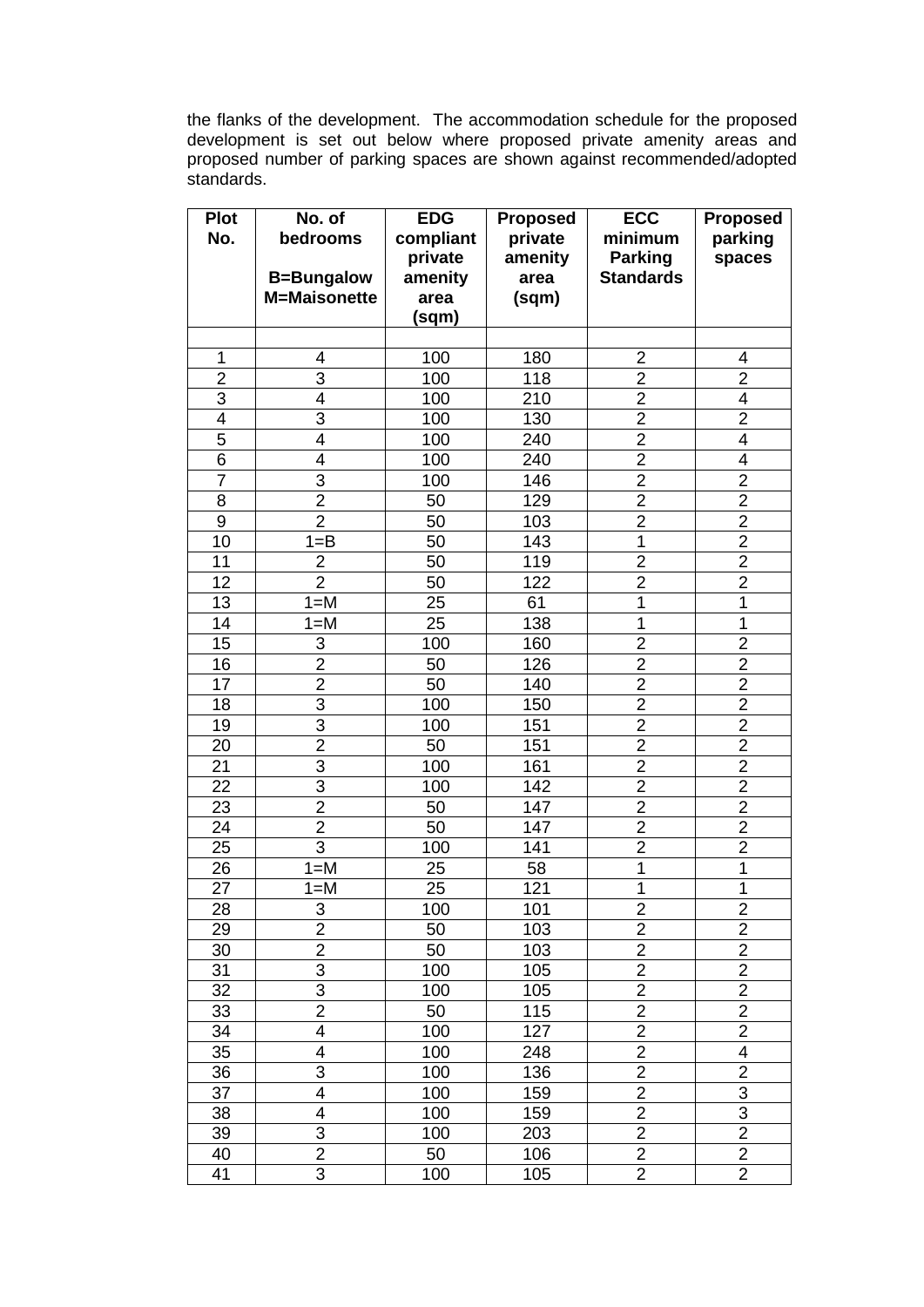| 42 | 4              | 100 | 121 | $\overline{2}$          | 3                        |
|----|----------------|-----|-----|-------------------------|--------------------------|
| 43 | 4              | 100 | 113 | $\overline{2}$          | $\mathsf 3$              |
| 44 | 3              | 100 | 116 | $\overline{2}$          | $\overline{2}$           |
| 45 | 4              | 100 | 198 | $\overline{2}$          | $\overline{\mathcal{A}}$ |
| 46 | $2 = B$        | 50  | 197 | $\overline{2}$          | $\overline{2}$           |
| 47 | $2 = B$        | 50  | 213 | $\overline{2}$          | $\overline{2}$           |
| 48 | $2 = B$        | 50  | 164 | $\overline{2}$          | $\overline{2}$           |
| 49 | $2 = B$        | 50  | 101 | $\overline{2}$          | $\overline{2}$           |
| 50 | 3              | 100 | 108 | $\overline{2}$          | $\overline{2}$           |
| 51 | $\mathbf 2$    | 50  | 94  | $\overline{\mathbf{c}}$ | $\overline{2}$           |
| 52 | $\overline{2}$ | 50  | 92  | $\overline{2}$          | $\overline{2}$           |
| 53 | $\overline{2}$ | 50  | 92  | $\overline{\mathbf{c}}$ | $\overline{2}$           |
| 54 | $\overline{2}$ | 50  | 94  | $\overline{2}$          | $\overline{2}$           |
| 55 | 3              | 100 | 101 | $\overline{2}$          | $\overline{2}$           |
| 56 | $2 = B$        | 50  | 150 | $\overline{\mathbf{c}}$ | $\overline{2}$           |
| 57 | $2 = B$        | 50  | 135 | $\overline{2}$          | $\overline{2}$           |
| 58 | $2 = B$        | 50  | 140 | $\overline{2}$          | $\overline{2}$           |
| 59 | $2 = B$        | 50  | 163 | $\overline{2}$          | $\overline{2}$           |
| 60 | $3 = B$        | 100 | 195 | $\overline{2}$          | $\overline{2}$           |

- 10.17 Subsequent to application submission, the scheme layout has been revised following discussions with the Council's Principal Urban Design Officer and the applicant which has resulted in the following design revisions as now shown on revised Proposed Site Layout drawing ref; 18/25/02 Rev B received on 11 February 2022:
	- new dwellings are now pushed to the boundaries and where appropriate new gardens now back onto existing properties to frame the development;
	- A communal green now sits within the development rather than wrapping round the boundaries and is passed through when entering the site;
	- The green now includes a central LEAP, an area of wildflower meadow and a swale system in the form of a grassed depression in the ground and useable when the weather is dry (note: this would not be feasible under Health and Safety grounds);
	- The swales remain located in the lowest part of the site, but has stretched out into the green;
	- An active street frontage is maintained onto the green and throughout the development;
	- Included memorable feature nodes throughout the scheme, including large feature trees (can be planted as mature rather than a sapling) and feature buildings to end avenue views;
	- Retained bungalows to the east of the site and a new hedgerow within the public realm;
	- The main access drive has been broken up so that the pathways split from the road to allow for tree lined avenues, possibly with a road side swale/French drain system if needed
	- The road system is less reliant on 'engineered' adoptable roads and places more emphasis now on smaller private driveways.
- 10.18 The Council's Principal Design Officer is satisfied from his assessment that the revisions which have now been made to the scheme promote a stronger sense of place against Building for a Healthy Life metrics and as a result overcome the design deficiencies which were identified in the original application submission,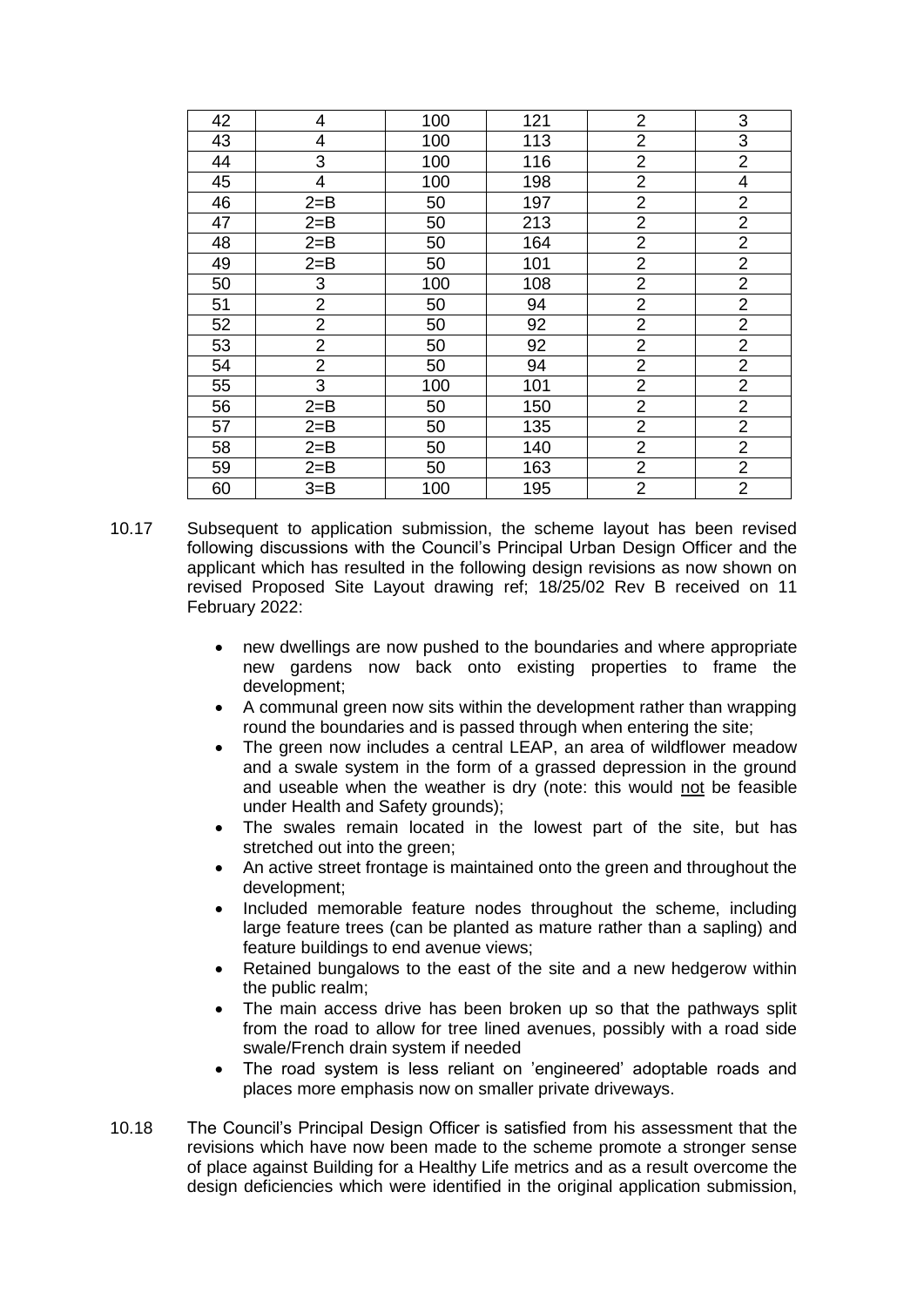namely the public open space was not sufficiently integrated within the scheme and the layout as a whole did not sufficiently reflect the linear characteristics of the existing village settlement. Additionally, the more exposed eastern edge of the development with existing arable farmland has now been softened with the introduction of a looser, more informal 'farm courtyard' arrangement with a stronger planting belt along this boundary. As a result, the development is now considered to be more appropriate for its semi-rural setting.

- 10.19 Both private garden amenity areas for all plots and on-plot parking provision for all plots for the proposed development as shown on the accommodation schedule above meet and often exceed the EDG recommended standards / ECC adopted standards where this surplus in provision is welcomed. Visitor parking for the development at 15 no. spaces would be compliant under ECC adopted parking standards  $(60 / 0.25 = 15$  spaces).
- 10.20 In terms of scale, the development purposely contains an emphasis on two storey dwellings in the centre and on the west side of the site onto its enclosed western boundary with Brick Kiln Lane where the site is at its lowest, whilst the development contains a stronger emphasis on bungalows on the more exposed east side of the site where the site is at its highest. This would have the effect of making the development 'sit' within the site better and would as a consequence have a lessening urban visual impact within the site's rural setting when viewed from medium and long views such as from the public right of way along Clay Lane. Additionally, the development would be screened by a good planting belt (which should be conditioned) to soften its impact further on rural amenity whereby this would be in sharp contrast to the hard closeboarded fence line which runs along the outside of Ploughmans Way.
- 10.21 The development incorporates a good mix of housing types and styles which closely follow the Essex Design vernacular, including good pitched roofs and good architectural detailing whereby it is intended that the appearance of the development would echo the development now built at Ploughmans Reach and Ploughmans Way to the immediate south-east of the site in terms of continuity.
- 10.22 Overall, it is considered that the various layout revisions made to this housing scheme responding positively to the Council's design requests are such that the scheme now represents an appropriate form of development in terms of layout and design at this location and no design objections are therefore raised to the scheme under Policies GEN2 and GEN8 of the adopted LP.

## **D Housing Mix (SMHA, Policy H10 – ULP)**

10.23 The housing mix for the development is proposed as follows:

| bed | 2 bed    | 3 bed     | bed            |
|-----|----------|-----------|----------------|
|     | ገፍ<br>∠ບ | 1 Q<br>טי | $\overline{ }$ |

The above stated housing mix for the scheme between 1 bed, 2 bed, 3 bed and 4 bed dwellings provides a good varied housing mix where there is an intention by the applicant to provide more 2 bed and 3 bed more affordable / family dwellings for the scheme than 4 bed dwellings at this village location. This housing mix is considered both acceptable and welcomed for the development whereby it broadly aligns with the findings of the latest SMHA assessment which has identified there being more of a need for family dwellings across the district. No objections are therefore raised under Policy H10 of the adopted Local Plan.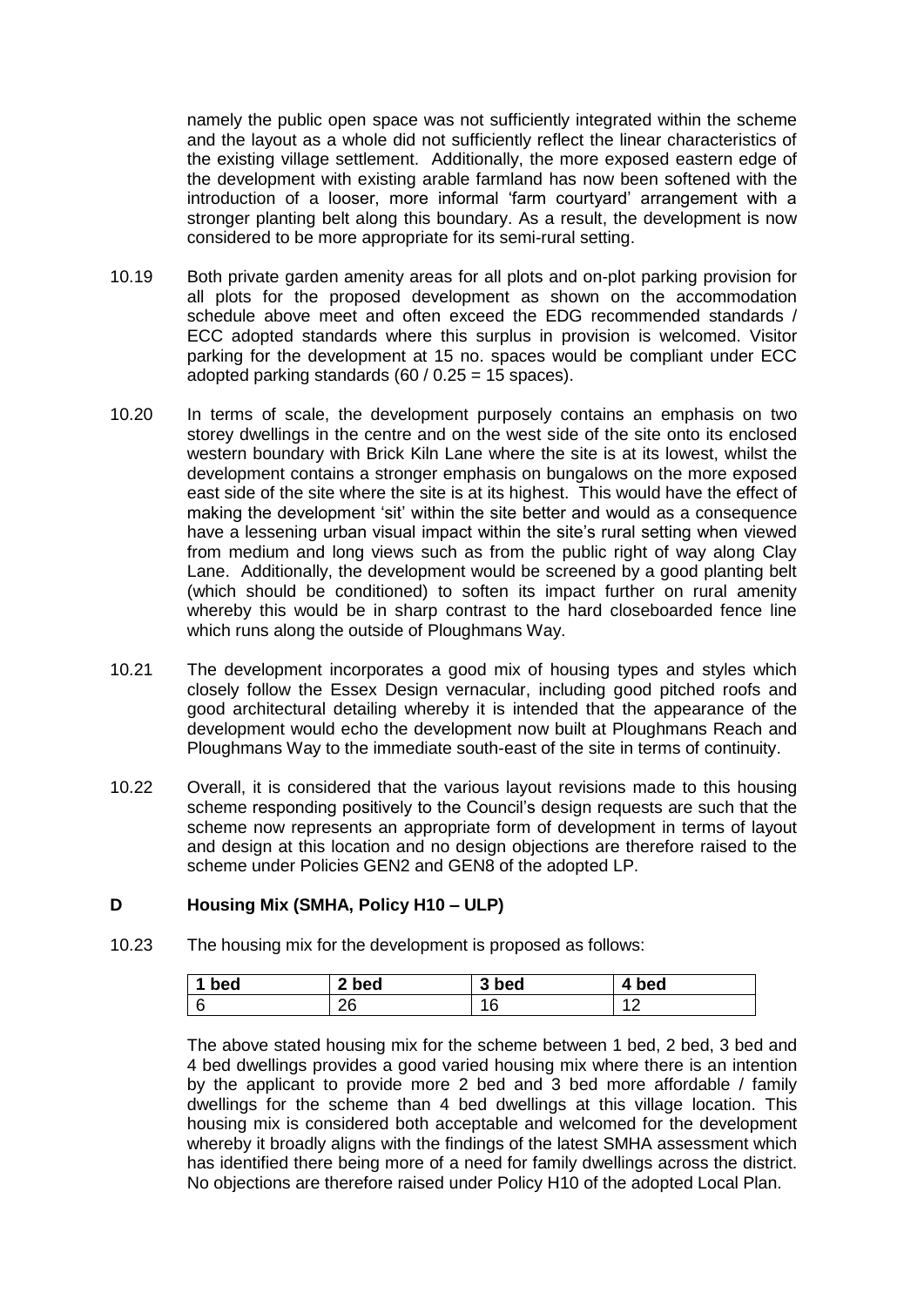# **E Affordable housing (Policy H9 – ULP)**

- 10.24 The affordable housing provision on this site would attract the normal 40% policy requirement as the site is for 60 proposed units which would equate to 24 affordable units. The tenure split would be 17 no. social rent units (71%) and 7 no. shared ownership units (29%) (70-30 split). The applicant has agreed to provide this level of affordable housing for the scheme as part of a s106 agreement. It is also the Councils' policy to require 5% of the whole scheme to be delivered as fully wheelchair accessible (Building Regulations, Part M, Category 3 homes) as well as 5% of all units to be bungalows. The application proposes 10 no. bungalows, including 2 affordable, and this number of bungalows is welcomed for the site.
- 10.25 The percentage and tenure split of the affordable properties as proposed within the scheme is considered acceptable to the District Council (see Housing Enabling Officer's comments) whereby this provision would assist towards meeting the affordable housing needs of the district. No policy objections are therefore raised under Policy H9 of the adopted Local Plan. The Parish Council's comments are noted regarding the level of bus services currently provided through Stebbing and how tenants of the properties would be able to access local services further afield, i.e. in Dunmow or Braintree, if they did not have use of a car. It is the case through this application that it is proposed for a bus service enhancement strategy through the payment of a commuted sum to be included within a s106 agreement to provide for an enhanced bus service through Stebbing as well as the offer by the applicant to provide a dedicated community bus as requested by the Parish Council again through a S106 Agreement to enhance community travel to nearby towns for residents of the village (as previously discussed) and it is asserted that this s106 infrastructure provision would improve on the current situation were it to be subsequently implemented.

# **F Impact on residential amenity (Policy GEN2 – ULP)**

10.26 The proposal site is located on a greenfield site and the only existing dwellings which would be materially impacted by the development would be those residential properties fronting onto the north side of Pound Gate and a few properties along the east side of Brick Kiln Lane, including a recently approved small infill development. There would be a good separation distance between the proposed dwellings for the scheme in its revised form and those existing dwellings fronting onto the north side of Pound Gate whereby there would not be any significant loss of residential amenity to these properties by reason of overlooking, loss of privacy, overshadowing or overbearing effect. No residential amenity objections are therefore raised under Policy GEN2.

## **G Impact upon protected/priority species (Policy GEN7 – ULP)**

- 10.27 The proposal site has been scoped out for its potential to contain natural habitats for protected species, including bats, owls, GCN's, badgers and skylarks whereby specific species surveys have been conducted.
- 10.28 ECC Place Services have advised in their revised consultation response dated 23 February 2022 that they are satisfied with the bat scoping results and that this issue is resolved. They have advised, however, that they are presently unable to lift their previous holding objection until Natural England has confirmed